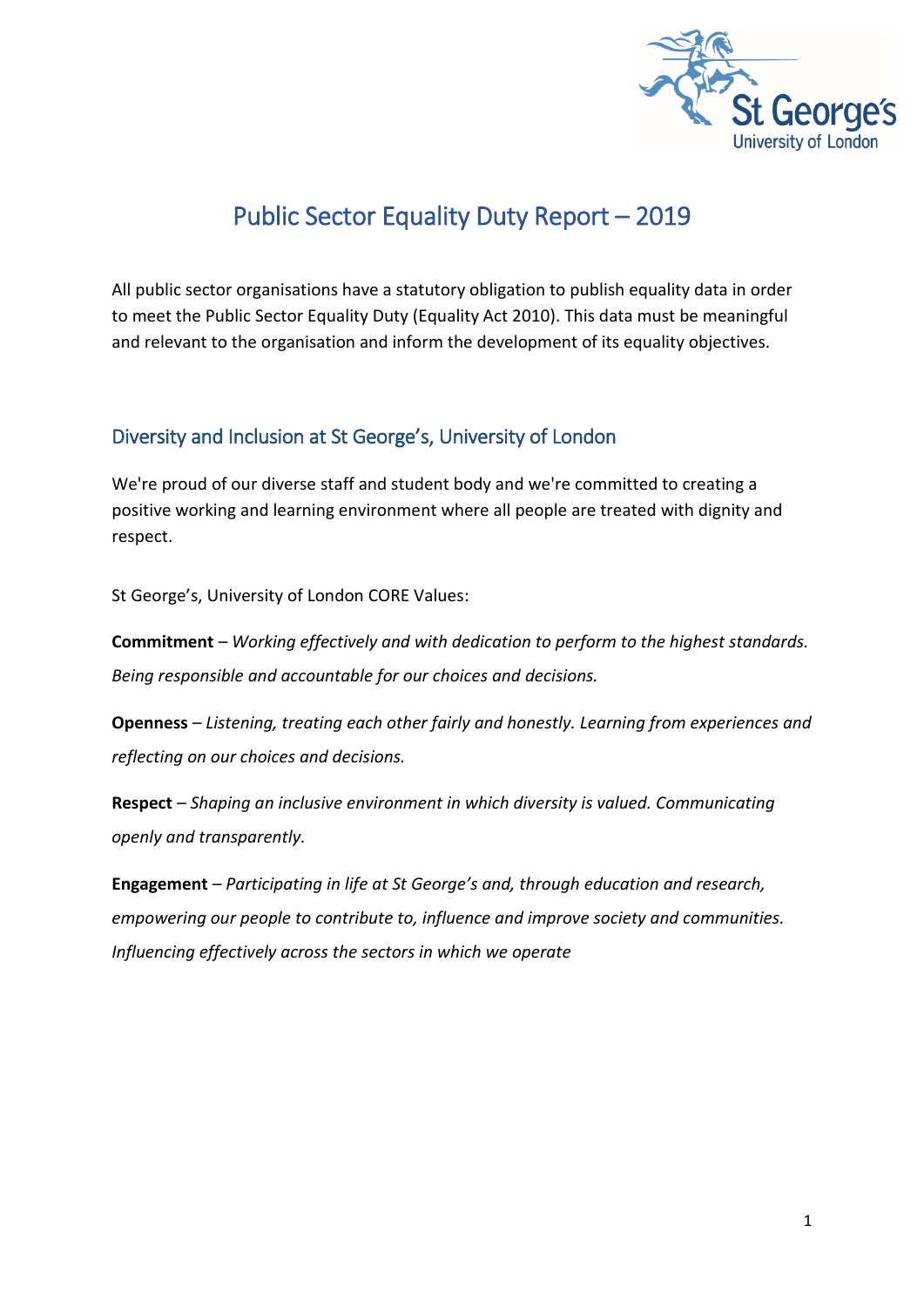#### Our areas of focus 2019/20

#### Athena SWAN Silver submission – April 2021

• Refer to [Athena SWAN ambitions and action plan](https://www.sgul.ac.uk/about/who-we-are/athena-swan/our-ambitions-and-action-plan) for related actions

Training and development

- Inclusive leadership
- Unconscious bias training with focus on recruitment
- Diversity in the workplace and unconscious bias online training modules
- Staff development programmes for specific staff groups e.g. B-MEntor

Recruitment

 Reviewing recruitment practices in relation to ethnicity and developing relevant actions

Data reporting

• Improving regular and robust data reporting on diversity demographics

Staff networks

- Development of a race and ethnicity network for staff
- Supporting existing Disability Staff Network and LGBT Staff Network

Pay gaps

- Continual reporting of gender pay gap and development of actions
- Reporting on ethnicity pay gap and development of relevant actions

Disability Confident

- Implementation of relevant actions
- Preparation for accreditation renewal in December 2020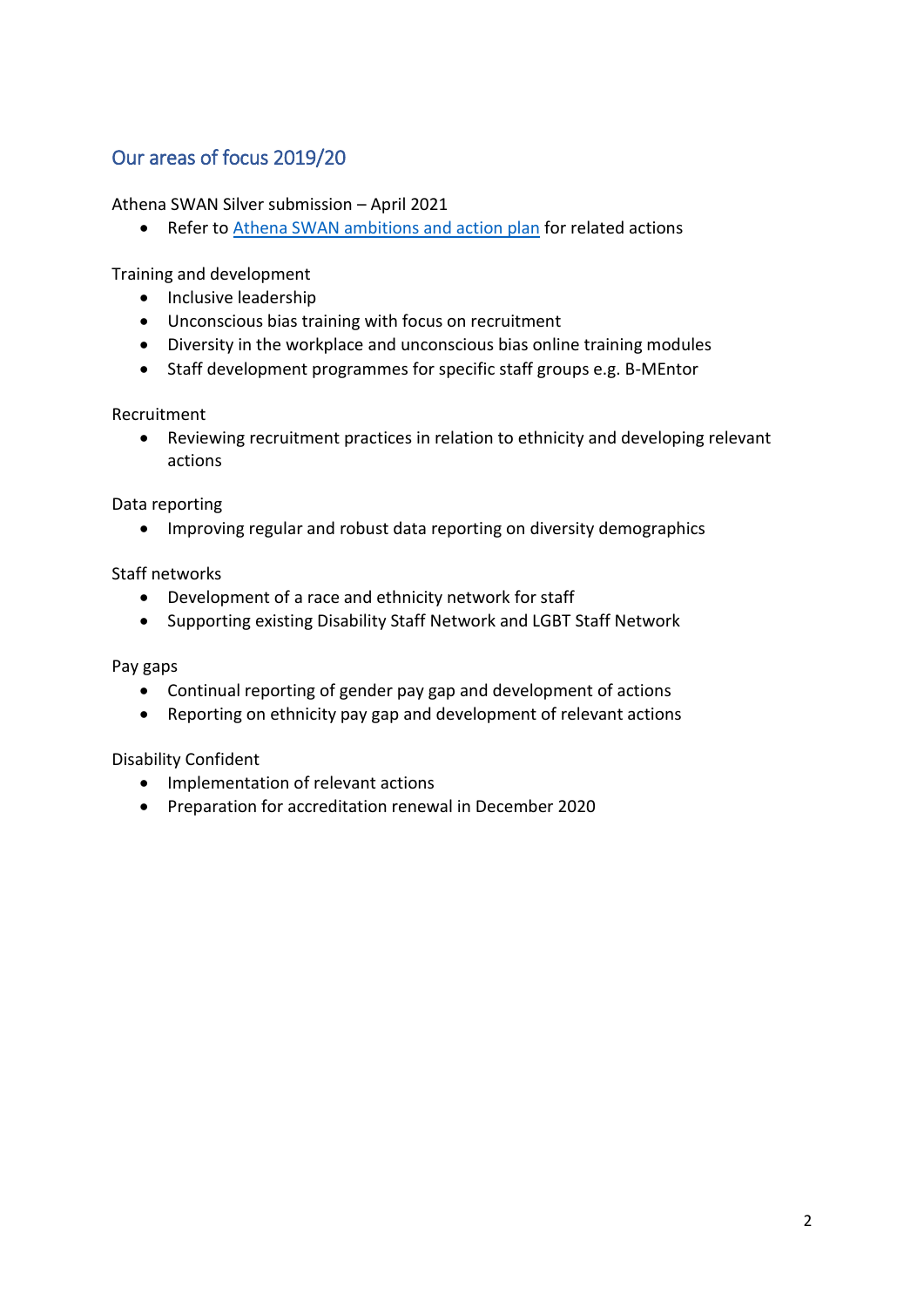# PSED Data Report

This report is based on snapshot data on 31 July 2019 and shows establishment figures of 734.

Our staff are made up of academic staff who teach and/or conduct research, clinical staff who practice as healthcare professionals and also teach within the university, technical staff and professional services and administration staff.

St George's partners with Kingston University to run the Faculty of Health, Social Care and Education. Staff in the Faculty work across Kingston and St George's, they are not captured in this data report as their records are kept by Kingston University HR department.

*In order to protect the identity of staff, figures have been adjusted based on the HESA guidance. This strategy involves rounding all numbers to the nearest multiple of 5; therefore 0, 1, 2 are rounded to 0 and 3, 4 are rounded to 5. This may affect overall staff total numbers in some tables.*

# I. Staff Overall

St George's, University of London is made up of four institutes, three of which are research institutes and one is the focus of our undergraduate and postgraduate medical and biomedical programmes. Academic staff are split across these institutes as well as a small number of professional and support staff. A large proportion of our staff work in the Professional Services Directorate, which manages the university centrally. A small number of staff work in Administration Core Facilities which is responsible for providing technical administration and support across the university.

The overall number of staff on 31 July 2019 was 734, this is slightly lower than the previous year.

| <b>Institute/Department</b>                      | Count | %      |
|--------------------------------------------------|-------|--------|
| <b>Administration Core Facilities</b>            | 23    | 3%     |
| Infection and Immunity Research Institute        | 125   | 17%    |
| Institute of Medical and Biomedical Education    | 192   | 26%    |
| Molecular & Clinical Sciences Research Institute | 100   | 14%    |
| Population Health Research Institute             | 56    | $8\%$  |
| <b>Professional Services</b>                     | 238   | $32\%$ |
| Total                                            | 734   | 100%   |

The Institute for Medical and Biomedical Education is the largest of our institutes, whilst Population Health Research Institute is the smallest. Professional Services has the largest proportion of staff, this directorate incorporates a number of different departments and services.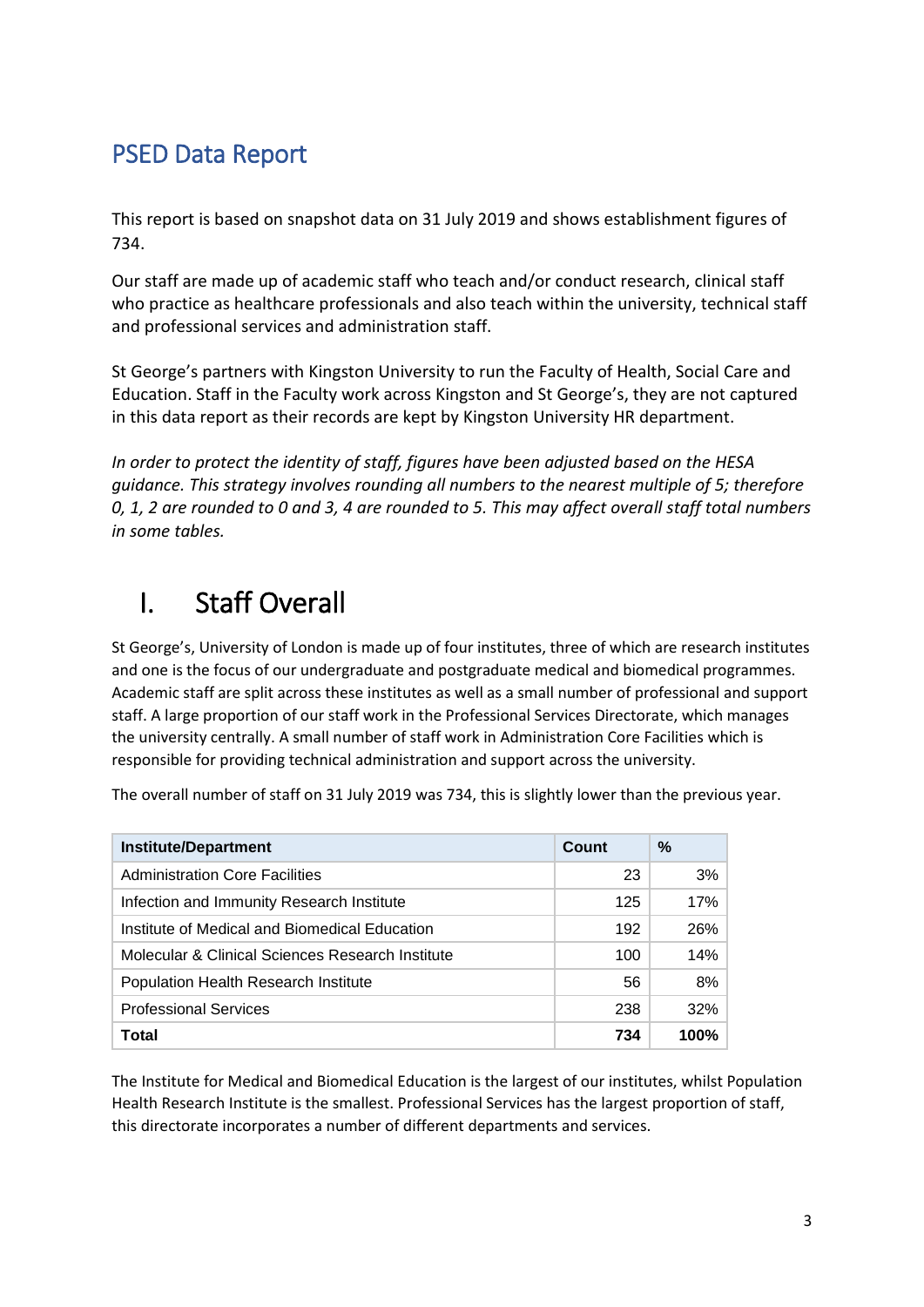| <b>Staff Role</b>              | <b>Count</b> | %    |
|--------------------------------|--------------|------|
| Professor                      | 61           | 8%   |
| Reader                         | 33           | 4%   |
| Senior Lecturer                | 63           | 9%   |
| Lecturer                       | 60           | 8%   |
| Research Staff                 | 101          | 14%  |
| Teacher                        | 23           | 3%   |
| Professional and Support Staff | 393          | 54%  |
| <b>Grand Total</b>             | 734          | 100% |

Professional and Support Staff incorporates all staff who work on non-academic contracts, this includes Institute/Core Facilities Admin staff, who work in administrative and technical support roles within our four academic institutes and centrally; Research Support staff who support research activity within the four institutes; and Professional Services staff, who work centrally across the university in a number of departments. A breakdown of Professional and Support Staff is shown below.

| <b>Professional and Support Staff</b>    | Count | $\frac{9}{6}$ |
|------------------------------------------|-------|---------------|
| <b>Professional Services</b>             | 235   | $60\%$        |
| <b>Research Support Staff</b>            | 53    | 13%           |
| Institute/Core Facilities Administration | 105   | <b>27%</b>    |
| Total                                    | 393   | $100\%$       |

The majority of our staff are on non-clinical contracts, with 15% on clinical contracts. This is a slightly smaller percentage than the previous year. Our staff who are on clinical contracts work across the University and the NHS Trust and actively practice in their field. Their salaries are set by the NHS.

| <b>Institute/Department</b>                      | <b>Clinical</b> |     | <b>Non-Clinical</b> | Total |     |
|--------------------------------------------------|-----------------|-----|---------------------|-------|-----|
| <b>Administration Core Facilities</b>            | 0               | 0%  | 23                  | 100%  | 23  |
| Infection and Immunity Research Institute        | 28              | 22% | 97                  | 78%   | 125 |
| Institute of Medical and Biomedical Education    | 33              | 17% | 159                 | 83%   | 192 |
| Molecular & Clinical Sciences Research Institute | 37              | 37% | 63                  | 63%   | 100 |
| Population Health Research Institute             | 12              | 21% | 44                  | 79%   | 56  |
| <b>Professional Services</b>                     | 0               | 0%  | 238                 | 100%  | 238 |
| Total                                            | 110             | 15% | 624                 | 85%   | 734 |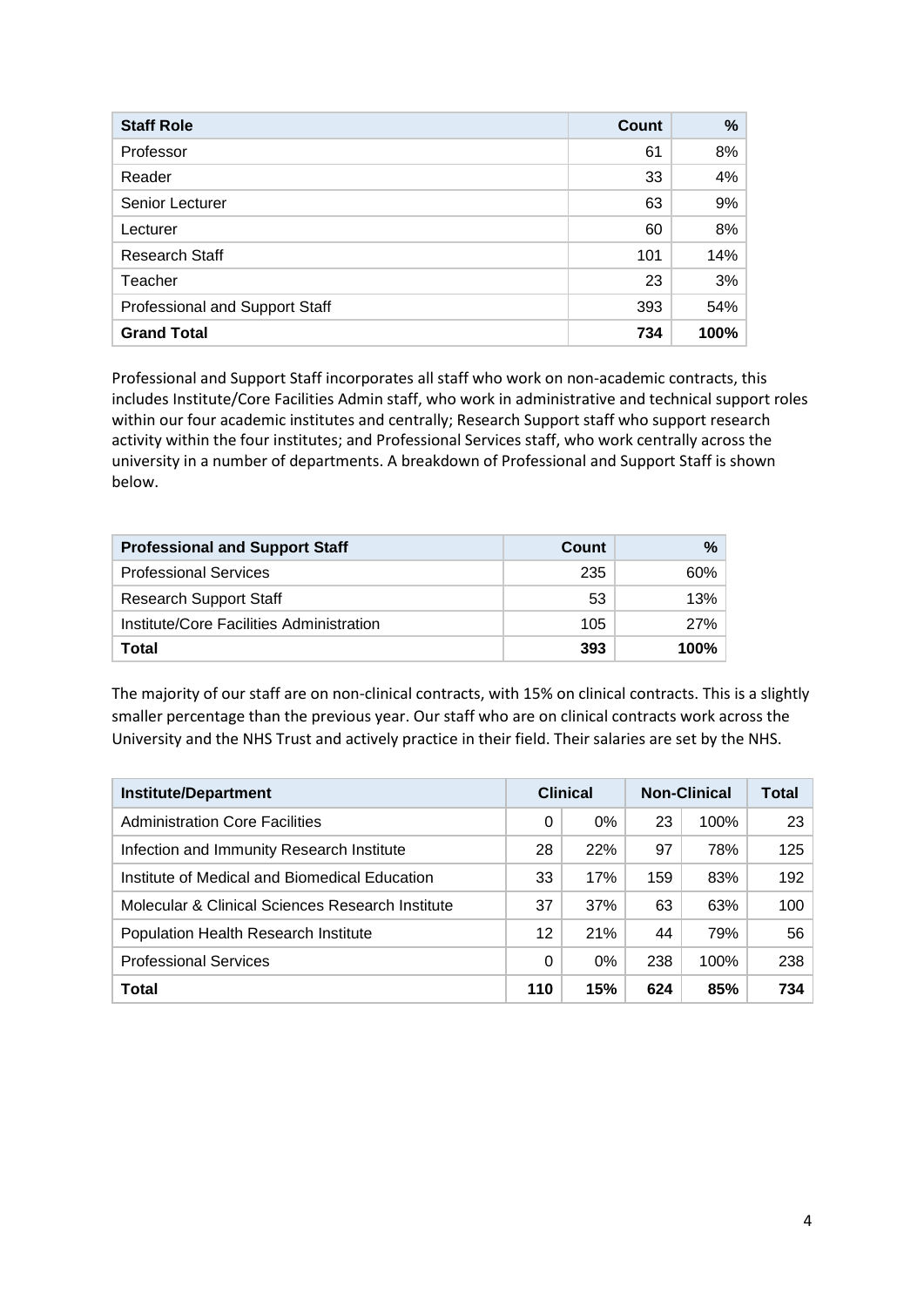

Figure 1 – Overall staff by institute or department and clinical status

A large proportion of our clinical staff work in the Molecular and Clinical Sciences Research Institute, the rest are equally split between the other three institutes. Across all areas, the majority of our staff are non-clinical.

| <b>Staff Role</b>              | <b>Clinical</b> |     | <b>Non-Clinical</b> |     | Total |
|--------------------------------|-----------------|-----|---------------------|-----|-------|
| Professional and Support Staff | 9               | 2%  | 384                 | 98% | 393   |
| Teacher                        | 6               | 26% | 17                  | 74% | 23    |
| Research                       | 24              | 24% | 77                  | 76% | 101   |
| Lecturer                       | 13              | 22% | 47                  | 78% | 60    |
| Senior Lecturer                | 21              | 33% | 42                  | 67% | 63    |
| Reader                         | 8               | 24% | 25                  | 76% | 33    |
| Professor                      | 30              | 49% | 31                  | 51% | 61    |
| <b>Total</b>                   | 111             | 15% | 623                 | 85% | 734   |



Figure 2 – Overall staff by role and clinical status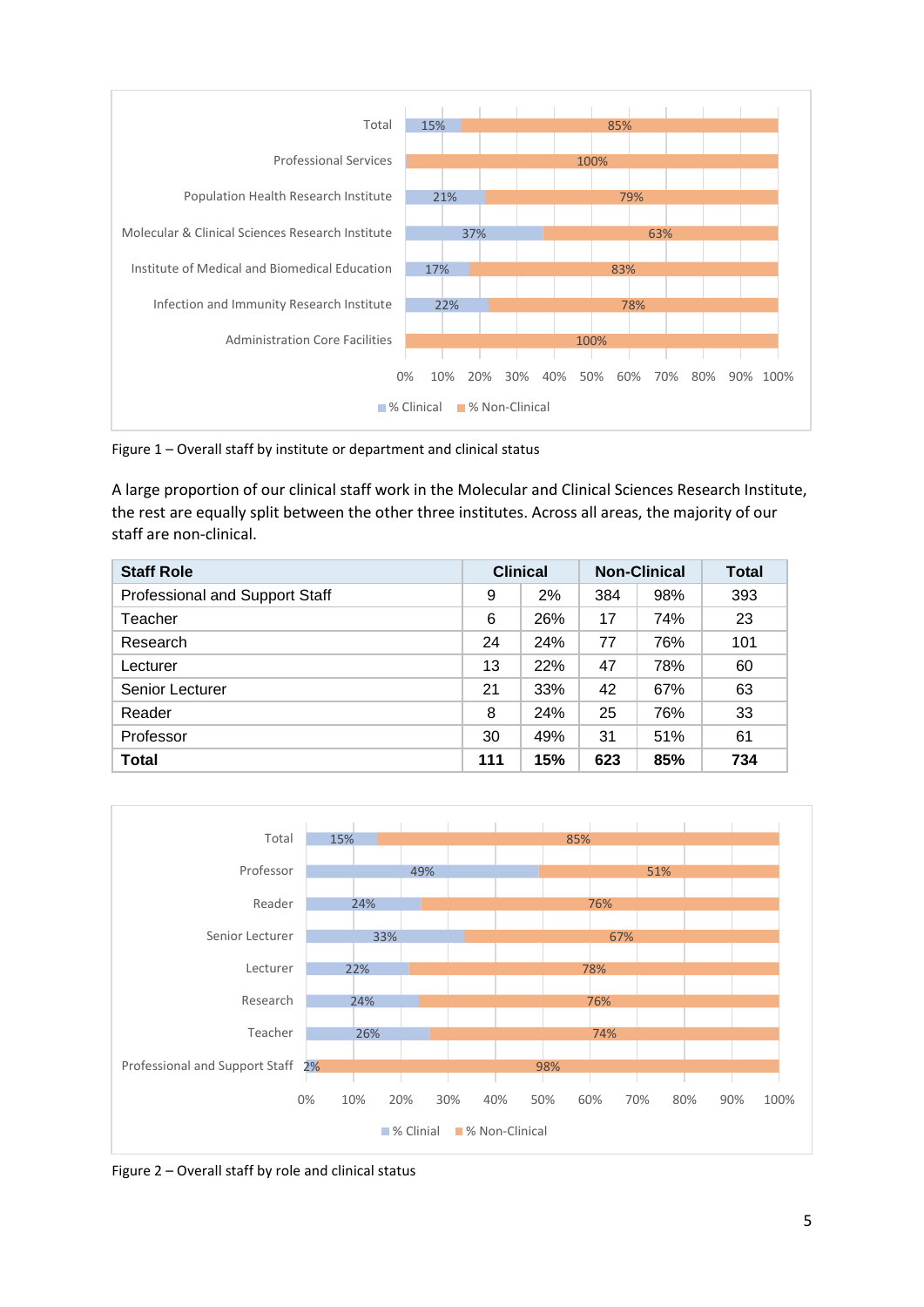The percentage of clinical staff increases as the level of seniority for academic posts increases; the highest proportion of clinical staff are Professors. Just below half of our Professors are on clinical contracts, this percentage has decreased slightly since the previous year.

| <b>Pay Scale</b>          | Count | %       |
|---------------------------|-------|---------|
| <b>SGUL PSA Pay Scale</b> | 44    | 6%      |
| <b>SGUL Pay Scale</b>     | 578   | 79%     |
| <b>Clinical Pay Scale</b> | 112   | 15%     |
| Total                     | 734   | $100\%$ |

Our data shows that 622 members of our staff are on SGUL pay grades. This is consistent with the previous year. These are pay grades set by the university and include SGUL grades 1-8 and the Professional and Senior Administration (PSA) pay scale.

The remaining 112 staff members are on clinical pay grades. This is slightly lower than the previous year. The clinical pay grades are set by the NHS, St George's University does not have control of these salaries.

A breakdown of SGUL pay scales is shown below.

| Grade               | Count | ℅    |
|---------------------|-------|------|
| <b>SGUL 1 - 3</b>   | 26    | 4%   |
| <b>SGUL 4 - 5</b>   | 183   | 25%  |
| <b>SGUL 6 - 7</b>   | 274   | 37%  |
| SGUL <sub>8</sub>   | 95    | 13%  |
| <b>PSA</b>          | 44    | 6%   |
| <b>Clinical Pay</b> | 112   | 15%  |
| <b>Total</b>        | 734   | 100% |



Figure 3 – Overall staff contract mode

The majority of our staff work full time, however there is a significant proportion of staff who work part time, 24%.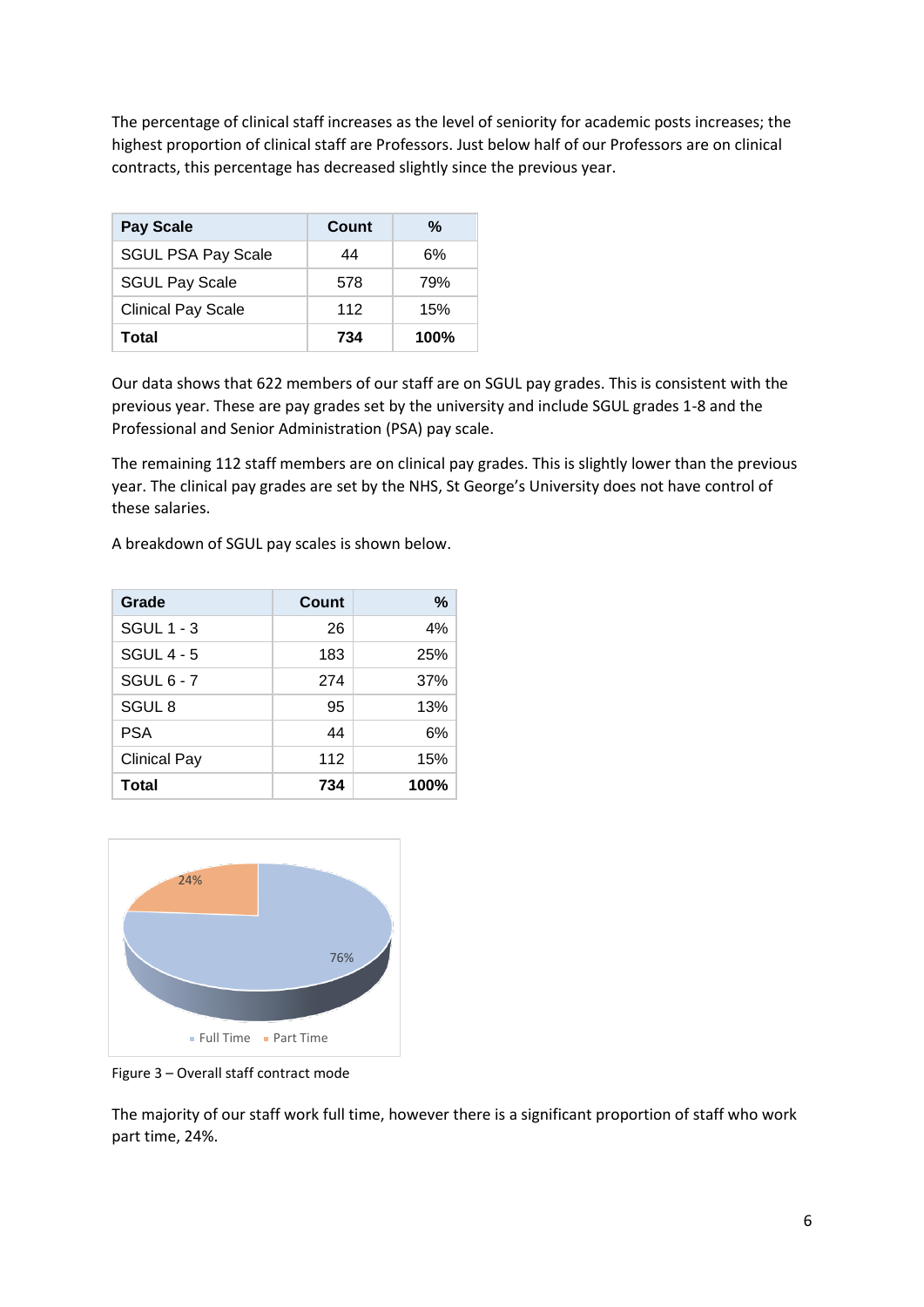| <b>Staff Role</b>                     | <b>Full Time</b> |     | <b>Part Time</b> | Total |     |
|---------------------------------------|------------------|-----|------------------|-------|-----|
| <b>Professional and Support Staff</b> | 327              | 83% | 66               | 17%   | 393 |
| Teacher                               | 5                | 13% | 20               | 87%   | 25  |
| Research                              | 77               | 76% | 24               | 24%   | 101 |
| Lecturer                              | 35               | 58% | 25               | 42%   | 60  |
| Senior Lecturer                       | 42               | 67% | 21               | 33%   | 63  |
| Reader                                | 30               | 91% | 5                | 9%    | 37  |
| Professor                             | 45               | 74% | 16               | 26%   | 61  |
| <b>Total</b>                          | 561              | 83% | 113              | 17%   | 675 |

The majority of staff working part time are in Teacher roles, followed by Lecturers and Senior Lecturers. Staff in Professional and Support Staff roles are significantly less likely to work part time than academic staff.



Figure 4 – Overall staff by staff role and contract mode



Figure 5 – Overall staff contract type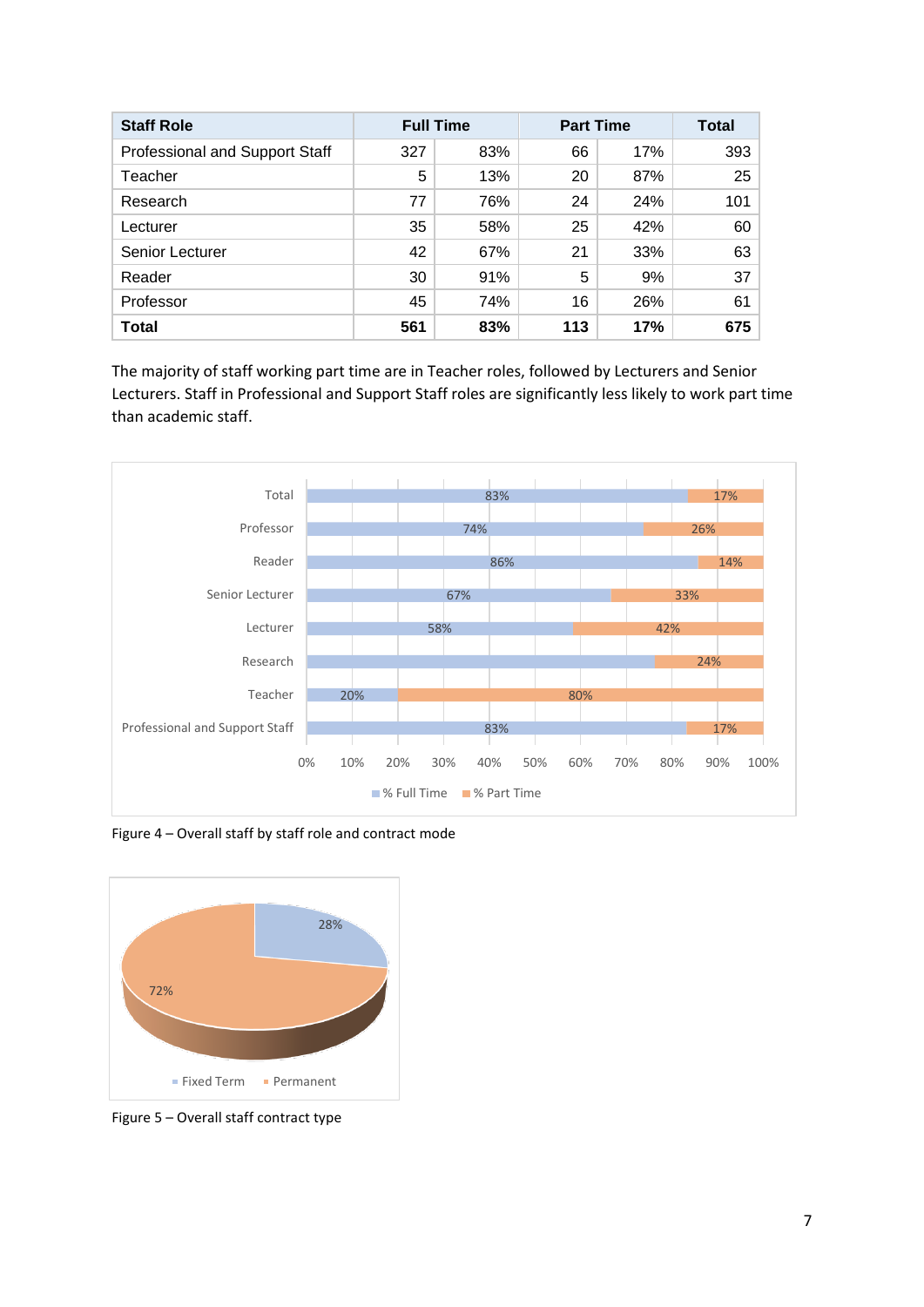| <b>Staff Role</b>              | <b>Fixed Term</b> |       | <b>Permanent</b> | <b>Total</b> |     |
|--------------------------------|-------------------|-------|------------------|--------------|-----|
| Professional and Support Staff | 75                | 19%   | 318              | 81%          | 393 |
| Teacher                        | 5                 | 21%   | 19               | 79%          | 24  |
| Research                       | 95                | 94%   | 6                | 6%           | 101 |
| Lecturer                       | 16                | 27%   | 44               | 73%          | 60  |
| Senior Lecturer                | 8                 | 13%   | 55               | 87%          | 63  |
| Reader                         | 0                 | $0\%$ | 33               | 100%         | 33  |
| Professor                      | 7                 | 11%   | 54               | 89%          | 61  |
| <b>Total</b>                   | 206               | 28%   | 529              | 72%          | 735 |

The majority of our staff are on permanent contracts. However, the majority of our research staff are on fixed-term contracts; 94% of research staff and 38% of research support staff are on fixedterm contracts. This is likely impacted by grant funding being fixed-term. There is also a substantial percentage of staff in Teacher and Lecturer roles who are on fixed-term contracts. In contrast, staff in Reader or Professor roles are less likely to be on fixed-term contracts, this reflects academic roles in the higher education sector.



Figure 6 – Overall staff by staff role and contract type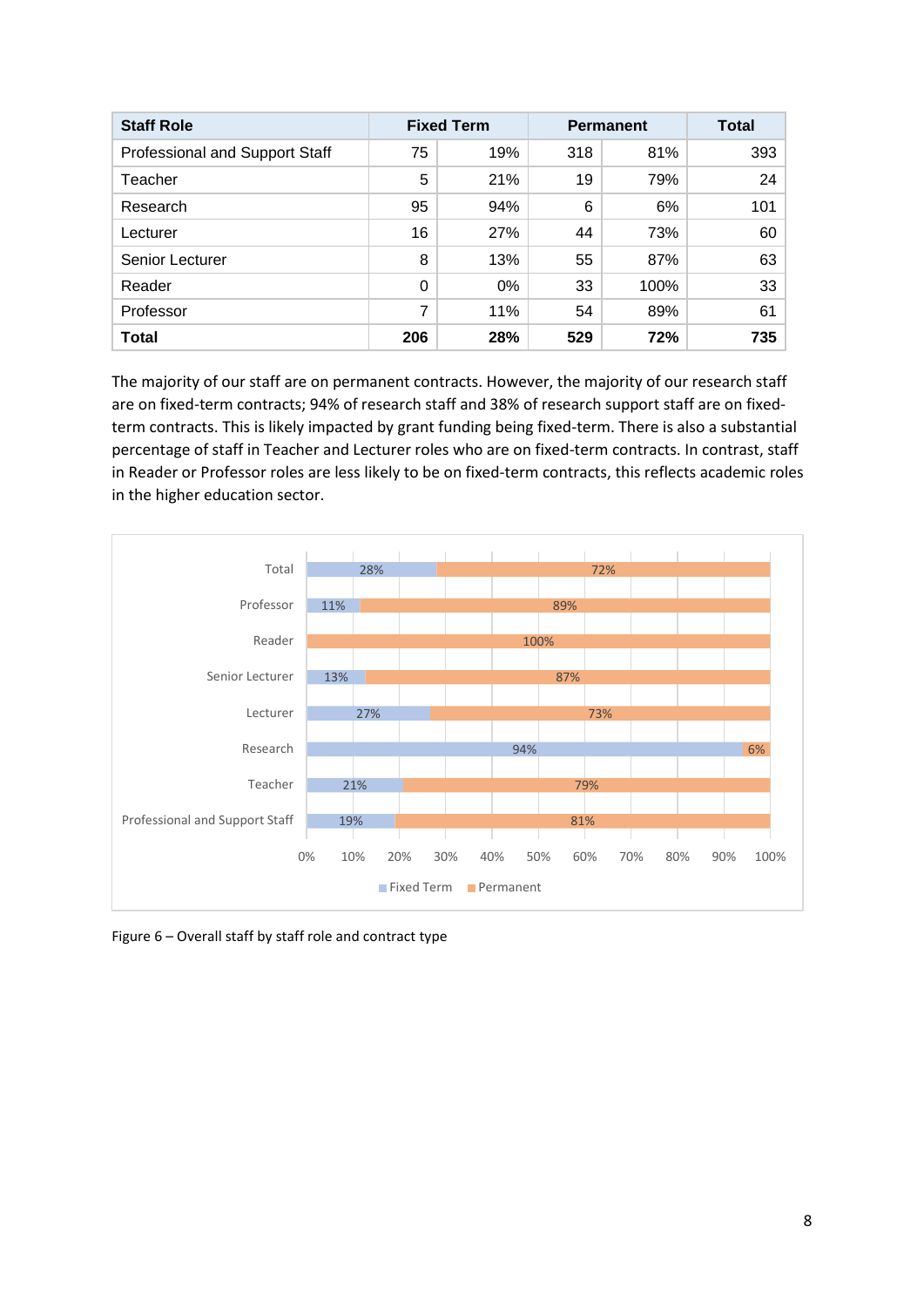# II. Staff by Diversity Characteristics

### Overall staff by sex

| Female       | 458 | 62%         |
|--------------|-----|-------------|
| Male         | 276 | 38%         |
| <b>Total</b> | 734 | <b>100%</b> |



Figure 7 – Overall staff by sex

We have a higher percentage of female staff than male staff, this is the case across each of our institutes and departments. The percentage of female staff is higher than the sector average; the Advance HE 2019 Staff Statistical Report found that 54.4% of staff working in UK HEIs were female and 45.6% were male<sup>1</sup>.

| <b>Institute/Department</b>                      | <b>Female</b> |     | <b>Male</b> |     | <b>Total</b> |
|--------------------------------------------------|---------------|-----|-------------|-----|--------------|
| <b>Administration Core Facilities</b>            | 13            | 57% | 10          | 43% | 23           |
| Infection and Immunity Research Institute        | 76            | 61% | 49          | 39% | 125          |
| Institute of Medical and Biomedical Education    | 128           | 67% | 64          | 33% | 192          |
| Molecular & Clinical Sciences Research Institute | 53            | 53% | 47          | 47% | 100          |
| Population Health Research Institute             | 40            | 71% | 16          | 29% | 56           |
| <b>Professional Services</b>                     | 148           | 62% | 90          | 38% | 238          |
| <b>Total</b>                                     | 458           | 62% | 276         | 38% | 734          |



Figure 8 – Staff by sex and institute or department

**.** 

<sup>&</sup>lt;sup>1</sup> Advance HE Staff Statistical Report 2019[, https://www.advance-he.ac.uk/knowledge-hub/equality-higher](https://www.advance-he.ac.uk/knowledge-hub/equality-higher-education-statistical-report-2019)[education-statistical-report-2019](https://www.advance-he.ac.uk/knowledge-hub/equality-higher-education-statistical-report-2019)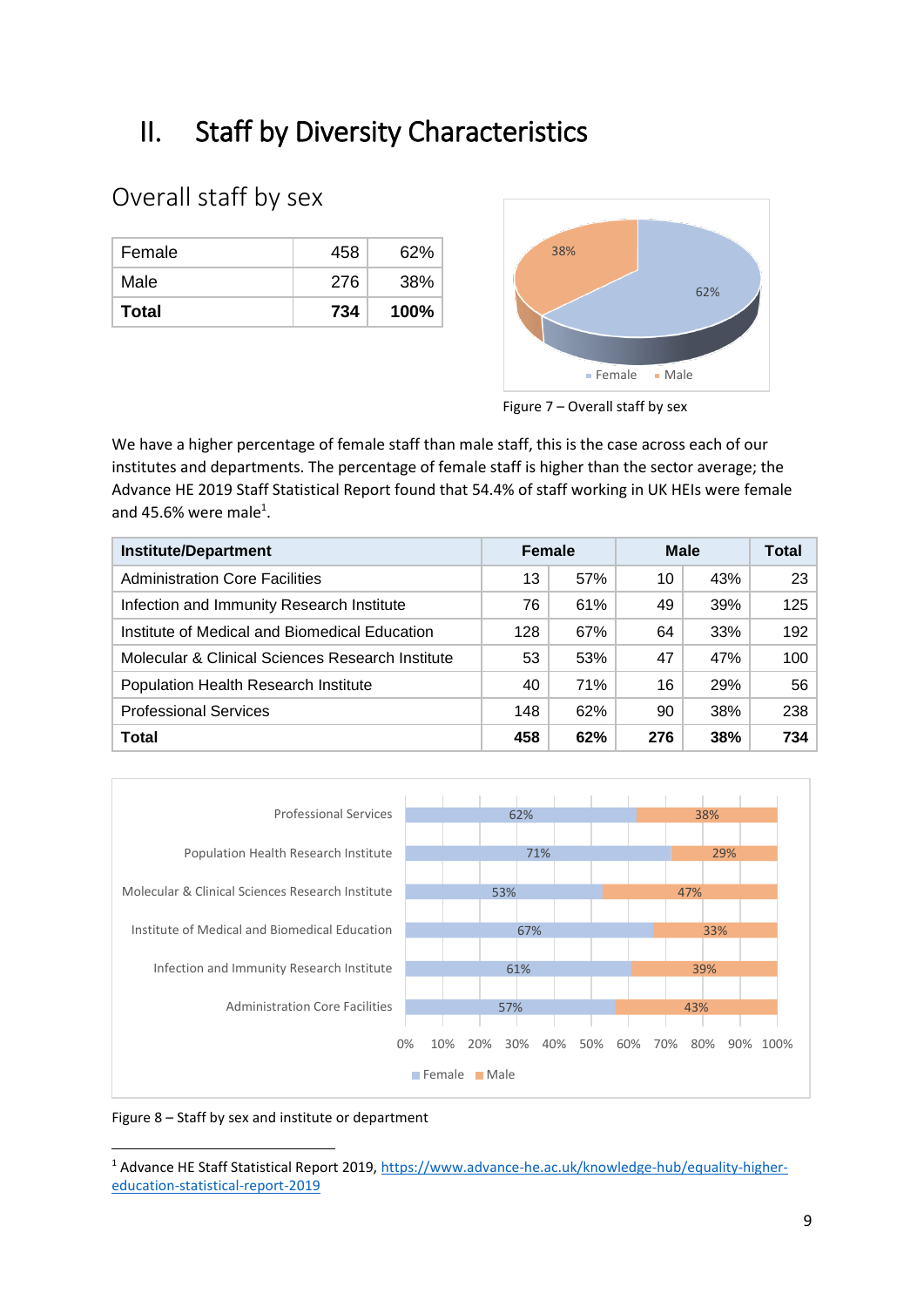

Figure 9 – Staff by sex and clinical status

Male staff are more likely to be on clinical contracts than female staff, a difference of 6%.

| <b>Staff Role</b>              | <b>Female</b> |     | <b>Male</b> | <b>Total</b> |     |
|--------------------------------|---------------|-----|-------------|--------------|-----|
| Professional and Support Staff | 264           | 67% | 129         | 33%          | 393 |
| Teacher                        | 14            | 61% | 9           | 39%          | 23  |
| Research                       | 68            | 67% | 33          | 33%          | 101 |
| Lecturer                       | 41            | 68% | 19          | 32%          | 60  |
| Senior Lecturer                | 33            | 52% | 30          | 48%          | 63  |
| Reader                         | 17            | 52% | 16          | 48%          | 33  |
| Professor                      | 21            | 34% | 40          | 66%          | 61  |
| Total                          | 458           | 62% | 147         | 20%          | 734 |



Figure 10 – Staff by sex and staff role

There is higher representation of female staff in Professional and Support Staff, Research and Lecturer roles. In more senior academic roles, the proportion of female staff is lower, reducing significantly at Professor level. Data on staff by pay grade and sex is explored below.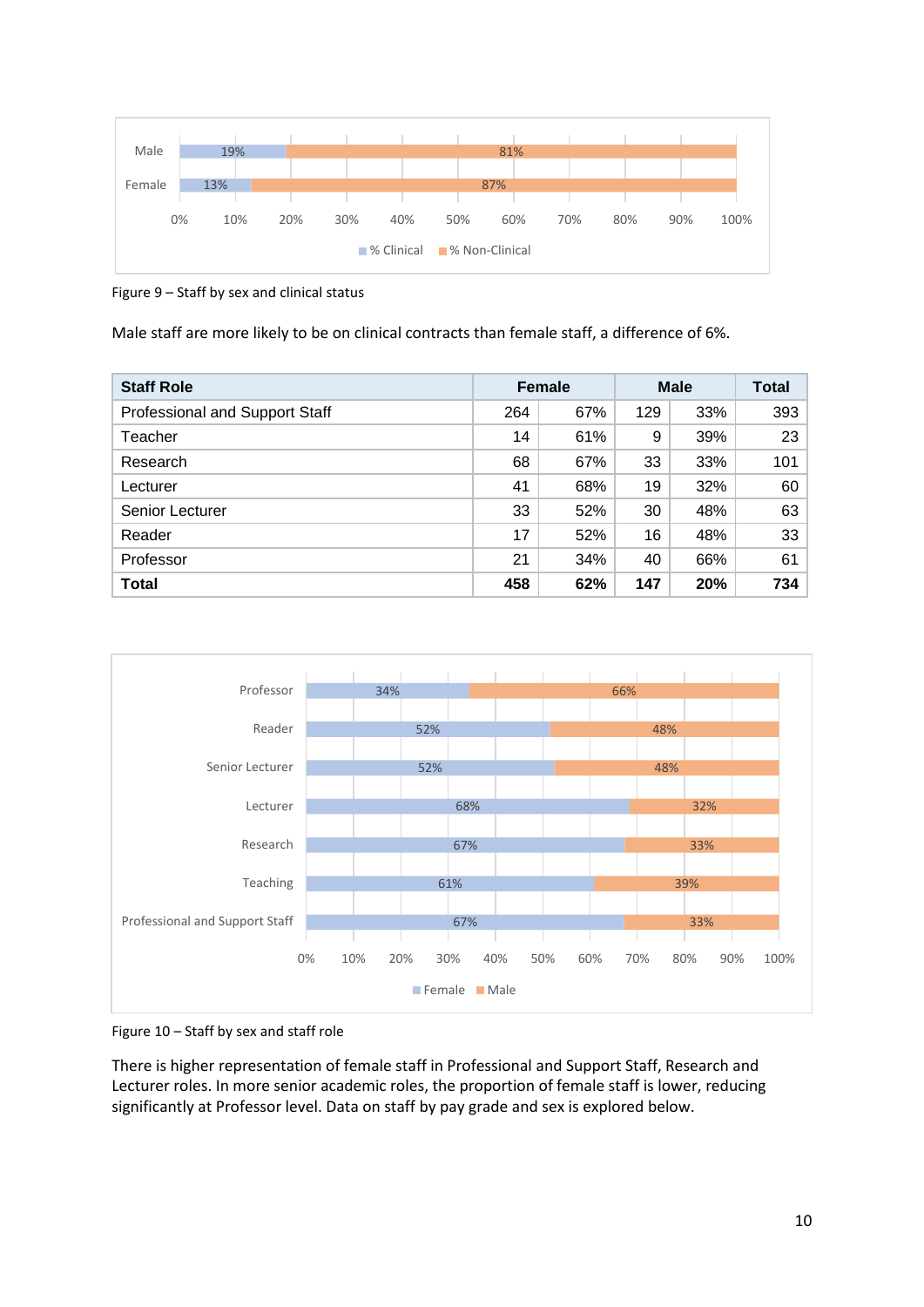| Pay grade           | Female |     | <b>Male</b> | Total |     |
|---------------------|--------|-----|-------------|-------|-----|
| <b>SGUL 1 - 3</b>   | 14     | 54% | 12          | 46%   | 26  |
| SGUL $4 - 5$        | 137    | 75% | 46          | 25%   | 183 |
| SGUL $6 - 7$        | 177    | 65% | 97          | 35%   | 274 |
| SGUL <sub>8</sub>   | 52     | 55% | 43          | 45%   | 95  |
| <b>PSA</b>          | 19     | 43% | 25          | 57%   | 44  |
| <b>Clinical Pay</b> | 59     | 53% | 53          | 47%   | 112 |
| Total               | 458    | 62% | 276         | 38%   | 734 |



Figure 11 – Staff by sex and pay

Female staff are most likely to be on SGUL grades 4 or 5 and then 6 or 7. As the SGUL grade increases, the proportion of female staff decreases; between SGUL grades 4-5, 6-7 and 8 there is a 10% reduction in representation of female staff. At Professorial and Senior Administrative level, there is a further reduction in representation of female staff by 12%.

The high representation of female staff in our lower pay quartiles contributes significantly to our gender pay gap. Our [Gender Pay Gap Report](https://www.sgul.ac.uk/about/our-professional-services/human-resources/equality-and-diversity/equal-pay-and-equal-gender) is available on our website.

The breakdown of overall staff on clinical pay grades is relatively balanced.

| <b>Sex</b> |     | <b>Full Time</b> |     | <b>Part Time</b> | Total |
|------------|-----|------------------|-----|------------------|-------|
| Female     | 318 | 69%              | 140 | 31%              | 458   |
| Male       | 241 | 87%              | 35  | 13%              | 276   |
| Total      | 559 | 76%              | 175 | 24%              | 734   |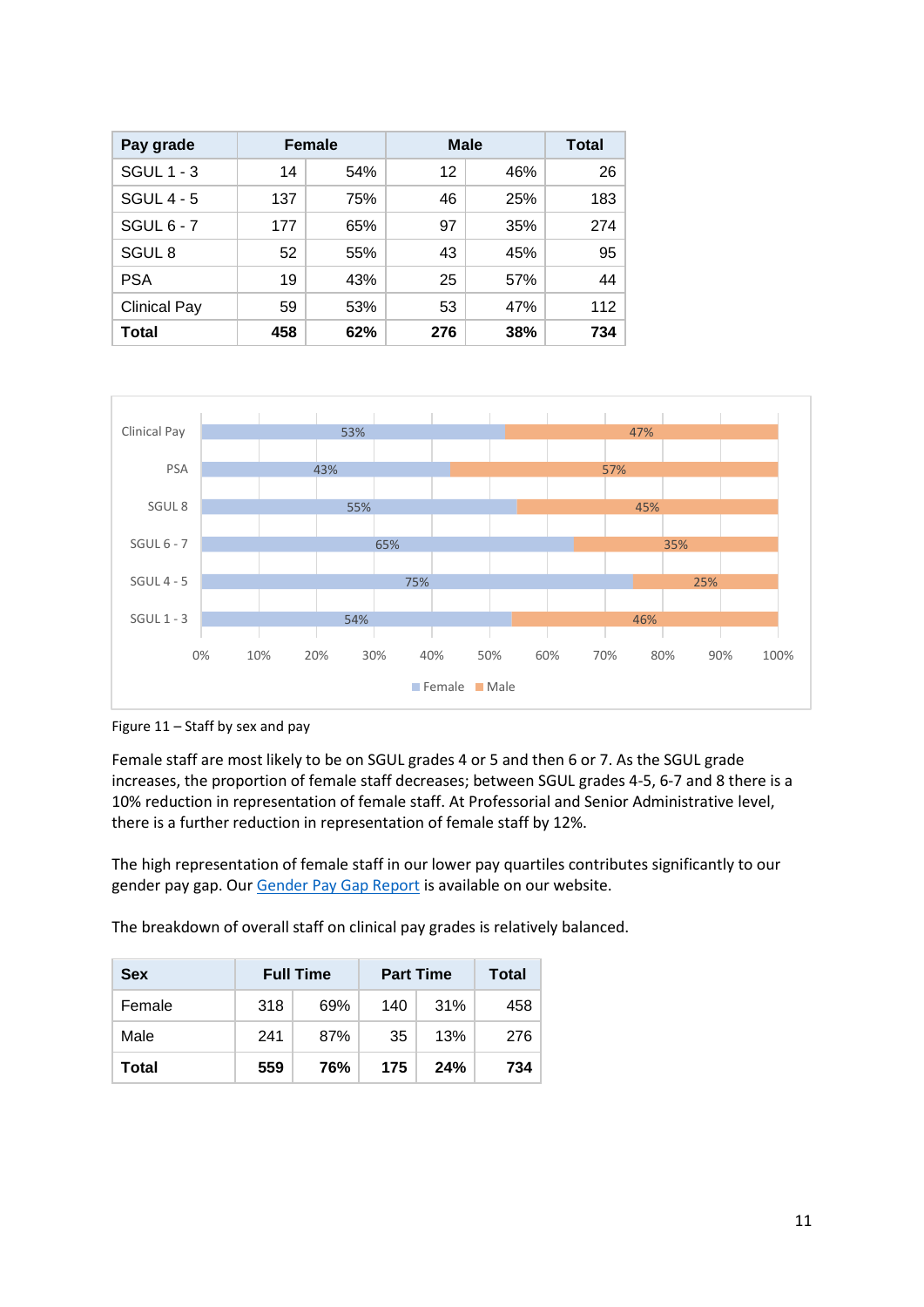Female staff are significantly more likely to be on part time contracts than male staff. This is in line with the sector average; the Advance HE Staff Statistical Report 2019 shows 17% difference in the percentage of male staff and female staff working full-time<sup>2</sup>, the difference in our figures is 18%.

| <b>Sex</b> |     | <b>Fixed Term</b> | <b>Permanent</b> | Total |     |
|------------|-----|-------------------|------------------|-------|-----|
| Female     | 136 | 30%               | 322              | 70%   | 458 |
| Male       | 69  | 25%               | 207              | 75%   | 276 |
| Total      | 205 | <b>28%</b><br>529 |                  | 72%   | 734 |

Female staff are slightly more likely to be on fixed term contracts than male staff, by 5%. This reflects the higher percentage of female staff in research roles.

**.** 

<sup>&</sup>lt;sup>2</sup> Advance HE Staff Statistical Report 2019[, https://www.advance-he.ac.uk/knowledge-hub/equality-higher](https://www.advance-he.ac.uk/knowledge-hub/equality-higher-education-statistical-report-2019)[education-statistical-report-2019](https://www.advance-he.ac.uk/knowledge-hub/equality-higher-education-statistical-report-2019)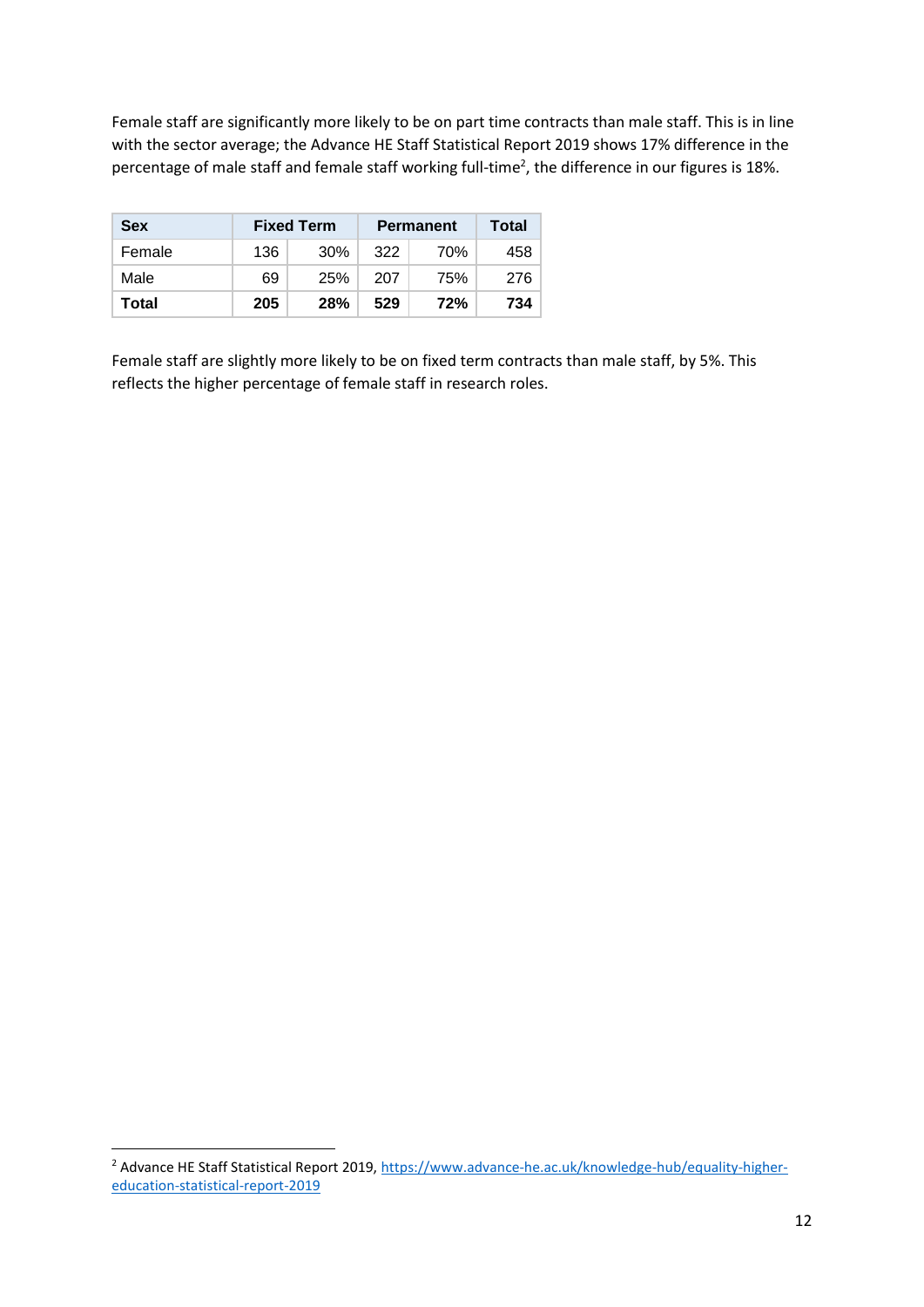## Overall staff by Ethnicity

**.** 

| <b>BME</b>        | 200 | 27%  |
|-------------------|-----|------|
| White             | 497 | 68%  |
| Prefer not to say | 37  | 5%   |
| Total             | 734 | 100% |



Figure 12 – Staff by ethnicity

The data below shows staff numbers grouped as "BME" and "White", this is to ensure staff are not identifiable in the analysis. Of our BME staff, 46% are from Asian backgrounds, 27% are from Black Caribbean and African backgrounds and 12% are from a Chinese background. We also have a small proportion of staff who identify as from White Non-UK backgrounds, 4% of overall staff.

The Advance HE Staff Statistical Report 2019 states of those UK staff with known ethnicity, 9.8% identified as BME. The proportion of staff who identified as BME was considerably higher among non-UK staff at 29.4%. Overall, ethnicity was not known for 5.4% of UK staff and 8.8% of non-UK staff<sup>3</sup>.

SGUL has a significantly higher percentage of BME staff than the sector average. Furthermore, of the staff who identify as BME, 78% are UK staff, which is in contrast to the sector average.

St George's University of London is situated in Tooting, London Borough of Wandsworth. According to the 2011 census, the population of Wandsworth was 28.6% BME. Our BME staff population of 28%, is therefore reflective of the local area. However, it is worth noting that Wandsworth is less diverse than other boroughs in London.

| <b>Institute/Department</b>                      |     | <b>BME</b> | White |     | Prefer not to say |       | Total |
|--------------------------------------------------|-----|------------|-------|-----|-------------------|-------|-------|
| <b>Administration Core Facilities</b>            | 5   | 23%        | 17    | 74% | 0                 | $0\%$ | 22    |
| Infection and Immunity Research Institute        | 36  | 29%        | 81    | 65% | 8                 | 6%    | 125   |
| Institute of Medical and Biomedical Education    | 53  | 28%        | 128   | 67% | 11                | 6%    | 192   |
| Molecular & Clinical Sciences Research Institute | 25  | 25%        | 70    | 70% | 5                 | 5%    | 100   |
| Population Health Research Institute             | 7   | 13%        | 48    | 86% | 0                 | $0\%$ | 55    |
| <b>Professional Services</b>                     | 74  | 31%        | 153   | 64% | 11                | 5%    | 238   |
| <b>Total</b>                                     | 200 | 27%        | 497   | 68% | 35                | 5%    | 732   |

<sup>3</sup> Advance HE Staff Statistical Report 2019[, https://www.advance-he.ac.uk/knowledge-hub/equality-higher](https://www.advance-he.ac.uk/knowledge-hub/equality-higher-education-statistical-report-2019)[education-statistical-report-2019](https://www.advance-he.ac.uk/knowledge-hub/equality-higher-education-statistical-report-2019)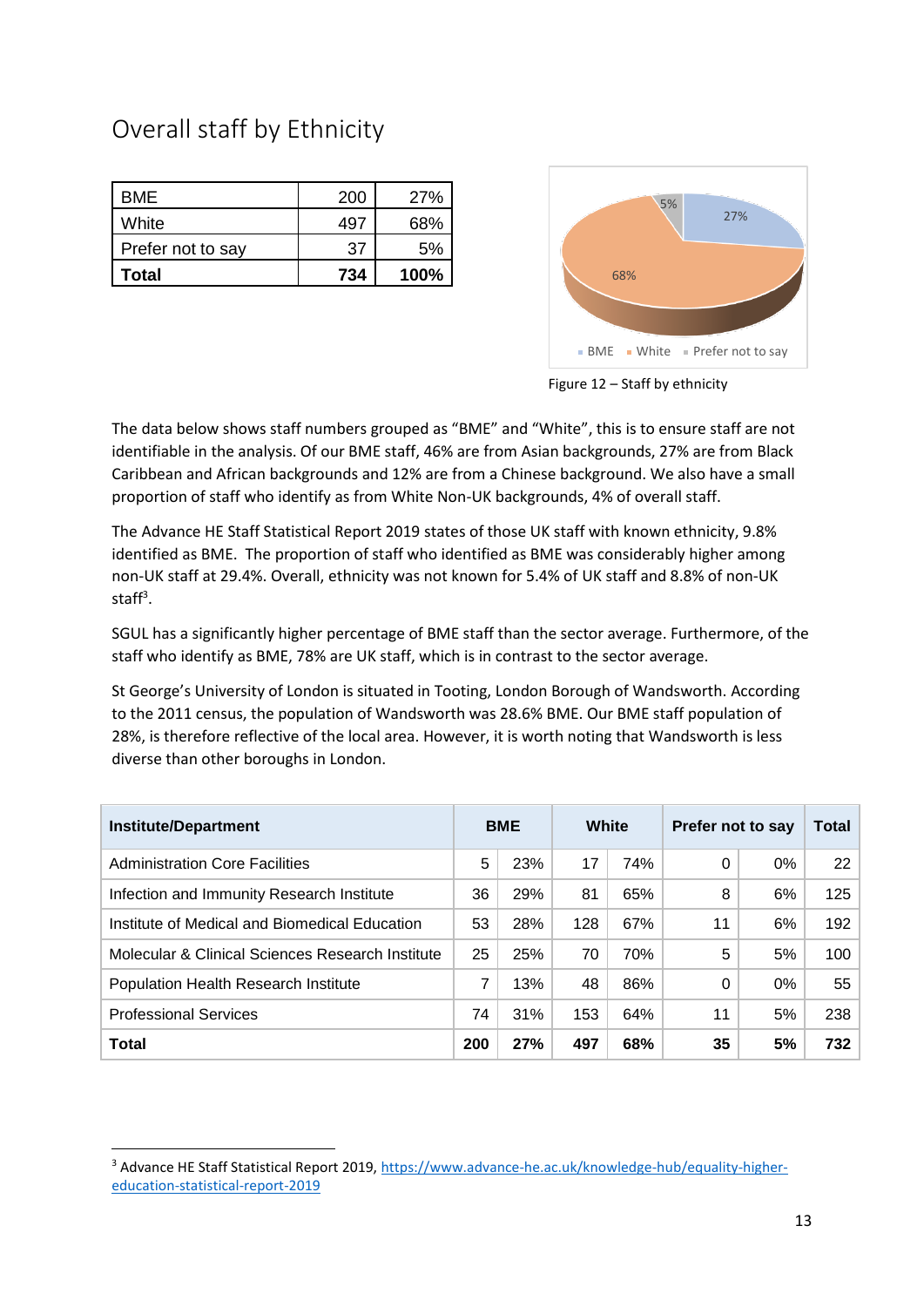

Figure 13 – Staff by institute or department and ethnicity

BME staff are represented across the University, with the highest representation in Professional Services. The Population Health Research Institute has significantly less BME staff than other areas of the University.



Figure 14 – Staff by clinical status and ethnicity

The proportion of staff on clinical contracts is balanced across ethnicities.

| <b>Staff Role</b>                     | <b>BME</b> |     | White |     |    |       | Prefer not to<br>say | <b>Total</b> |
|---------------------------------------|------------|-----|-------|-----|----|-------|----------------------|--------------|
| <b>Professional and Support Staff</b> | 119        | 30% | 256   | 65% | 18 | 5%    | 393                  |              |
| <b>Teaching Fellow</b>                | 8          | 36% | 14    | 64% | 0  | $0\%$ | 22                   |              |
| Research                              | 32         | 32% | 64    | 63% | 5  | 5%    | 101                  |              |
| Lecturer                              | 12         | 21% | 46    | 79% | 0  | $0\%$ | 58                   |              |
| Senior Lecturer                       | 18         | 29% | 40    | 63% | 5  | 8%    | 63                   |              |
| <b>Reader and Professor</b>           | 11         | 12% | 77    | 85% | 5  | 5%    | 91                   |              |
| <b>Total</b>                          | 198        | 27% | 497   | 68% | 33 | 5%    | 728                  |              |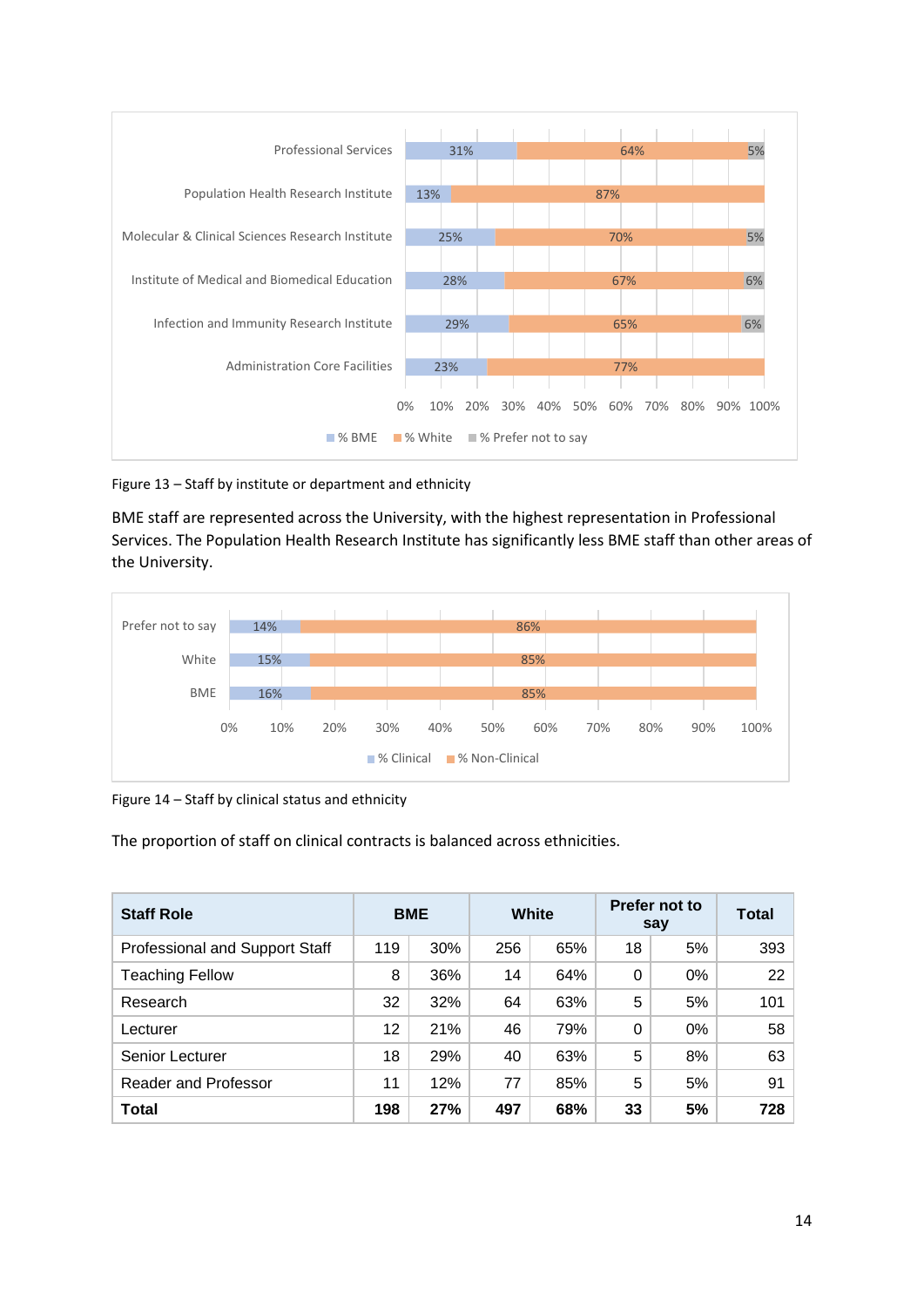

Figure 15 – Staff by staff role and ethnicity

BME staff are represented relatively equally across Professional and Support Staff and junior to midlevel academic roles. However, in senior academic roles such as Reader and Professor, the representation of BME staff is significantly lower.

| Pay grade           |     | <b>BME</b> |     | White<br>Prefer not to say |          | Total |     |
|---------------------|-----|------------|-----|----------------------------|----------|-------|-----|
| <b>SGUL 1 - 3</b>   | 6   | 23%        | 20  | 77%                        | 0        | 0%    | 26  |
| SGUL $4 - 5$        | 70  | 38%        | 103 | 56%                        | 10       | 5%    | 183 |
| SGUL $6 - 7$        | 74  | 27%        | 186 | 68%                        | 14       | 5%    | 274 |
| SGUL <sub>8</sub>   | 16  | 17%        | 72  | 76%                        | 7        | 7%    | 95  |
| <b>PSA</b>          | 5   | 11%        | 40  | 91%                        | $\Omega$ | 0%    | 44  |
| <b>Clinical Pay</b> | 31  | 28%        | 76  | 68%                        | 5        | 4%    | 112 |
| <b>Total</b>        | 202 | 27%        | 497 | 68%                        | 36       | 5%    | 734 |



Figure 16 – Staff by pay grade and ethnicity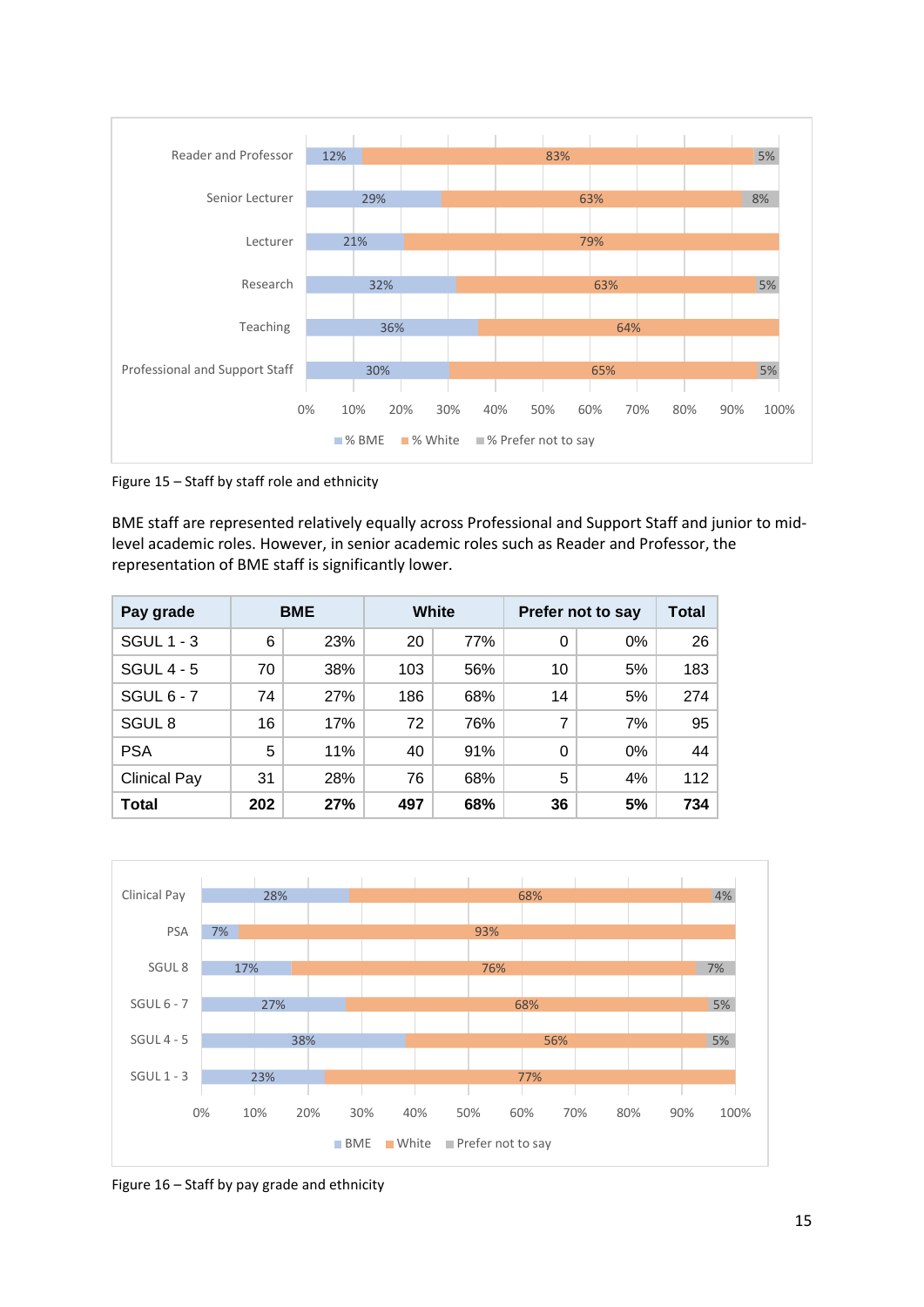The data shows high representation of BME staff in the lower SGUL grades (SGUL 1-3 and SGUL 4-5). From SGUL 6 onwards however, the percentage of BME staff decreases. The proportion of BME staff at Professorial and Senior Administrative (PSA) level is very low at 7%.

We have committed to analyse the ethnicity pay gap at the University alongside the gender pay gap. This work will inform relevant actions aimed to improve representation across pay grades.

| <b>Ethnicity</b>  | <b>Full Time</b> |     | <b>Part Time</b> | Total |     |
|-------------------|------------------|-----|------------------|-------|-----|
| <b>BME</b>        | 157              | 79% | 43               | 22%   | 200 |
| White             | 372              | 75% | 125              | 25%   | 497 |
| Prefer not to say | 30               | 81% |                  | 19%   | 37  |
| Total             | 559              | 76% | 175<br>24%       |       | 734 |

The majority of staff work full-time, this is well balanced across ethnicities with BME staff slightly less likely to work part-time than White staff.

| <b>Ethnicity</b>  | <b>Fixed Term</b> |     | <b>Permanent</b> | <b>Total</b> |     |
|-------------------|-------------------|-----|------------------|--------------|-----|
| <b>BME</b>        | 65                | 33% | 135              | 68%          | 200 |
| White             | 132               | 27% | 365              | 73%          | 497 |
| Prefer not to say | 8                 | 22% | 29<br>78%        |              | 37  |
| Total             | 205               | 28% | 72%<br>529       |              | 734 |

The representation of BME staff on fixed-term and permanent contracts differs slightly to that of White staff; there is a slightly higher percentage of BME staff on fixed term contracts. This may relate to the representation of BME staff in Research and Teaching roles which are more likely to be fixed-term. fS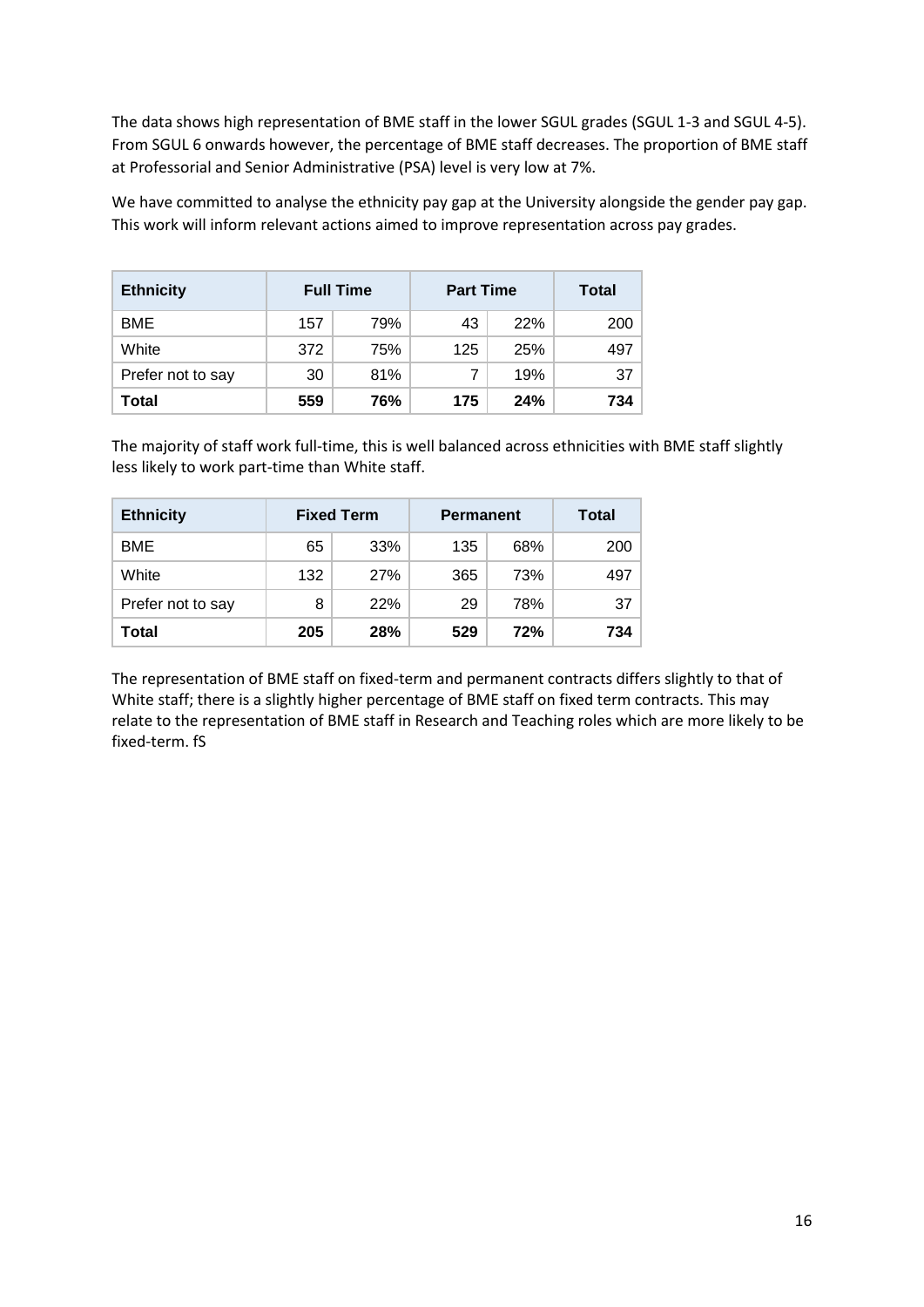## Overall staff by Disability

| Declared disability    | 36  | 5%   |
|------------------------|-----|------|
| No declared disability | 666 | 91%  |
| Prefer not to say      | 32  | 4%   |
| Total                  | 734 | 100% |



Figure 17 – Staff by disability

Overall, 5% of staff in 2019 declared a disability. This is in line with the sector average which is also 5%<sup>4</sup>. However, it is generally accepted that in reality the actual percentage of staff with disabilities across the UK will be higher and that rates of declaration tend to be low due to fears of stigma and discrimination.

In 2017 St George's joined the Disability Confident Scheme which requires employers to take various action to recruit and retain disabled people and people with health conditions for their skills and talent, creating a more inclusive workforce. We also launched a Staff Disability Network in 2018 which aims to support disabled staff at work and to progress disability issues at the university.

| <b>Institute/Department</b>                      |    | <b>Declared</b><br>disability |     | No declared<br>disability |    | <b>Prefer not</b><br>to say | <b>Total</b> |
|--------------------------------------------------|----|-------------------------------|-----|---------------------------|----|-----------------------------|--------------|
| <b>Administration Core Facilities</b>            | 0  | $0\%$                         | 20  | 100%                      | 0  | 0%                          | 20           |
| Infection and Immunity Research Institute        | 0  | $0\%$                         | 121 | 96%                       | 5  | 4%                          | 126          |
| Institute of Medical and Biomedical Education    | 15 | 8%                            | 174 | 90%                       | 5  | 3%                          | 194          |
| Molecular & Clinical Sciences Research Institute | 5  | 5%                            | 89  | 88%                       | 7  | 7%                          | 101          |
| Population Health Research Institute             | 5  | 9%                            | 48  | 83%                       | 5  | 9%                          | 58           |
| <b>Professional Services</b>                     | 10 | 4%                            | 214 | 90%                       | 14 | 6%                          | 238          |
| <b>Total</b>                                     | 35 | 5%                            | 666 | 90%                       | 36 | 5%                          | 737          |

The percentage of staff with a declared disability fluctuates slightly between institutes and departments; Population Health Research Institute and the Institute of Medical and Biomedical Education have the highest percentage of staff with a declared disability.

The percentage of "Prefer not to say" responses are highest in the Population Health Research Institute, which could relate to the small size of the institute.

It is important to note that the numbers of staff with a declared disability are very small and therefore firm conclusions cannot be easily drawn from the data.

**.** 

<sup>4</sup> Advance HE Staff Statistical Report 2019[, https://www.advance-he.ac.uk/knowledge-hub/equality-higher](https://www.advance-he.ac.uk/knowledge-hub/equality-higher-education-statistical-report-2019)[education-statistical-report-2019](https://www.advance-he.ac.uk/knowledge-hub/equality-higher-education-statistical-report-2019)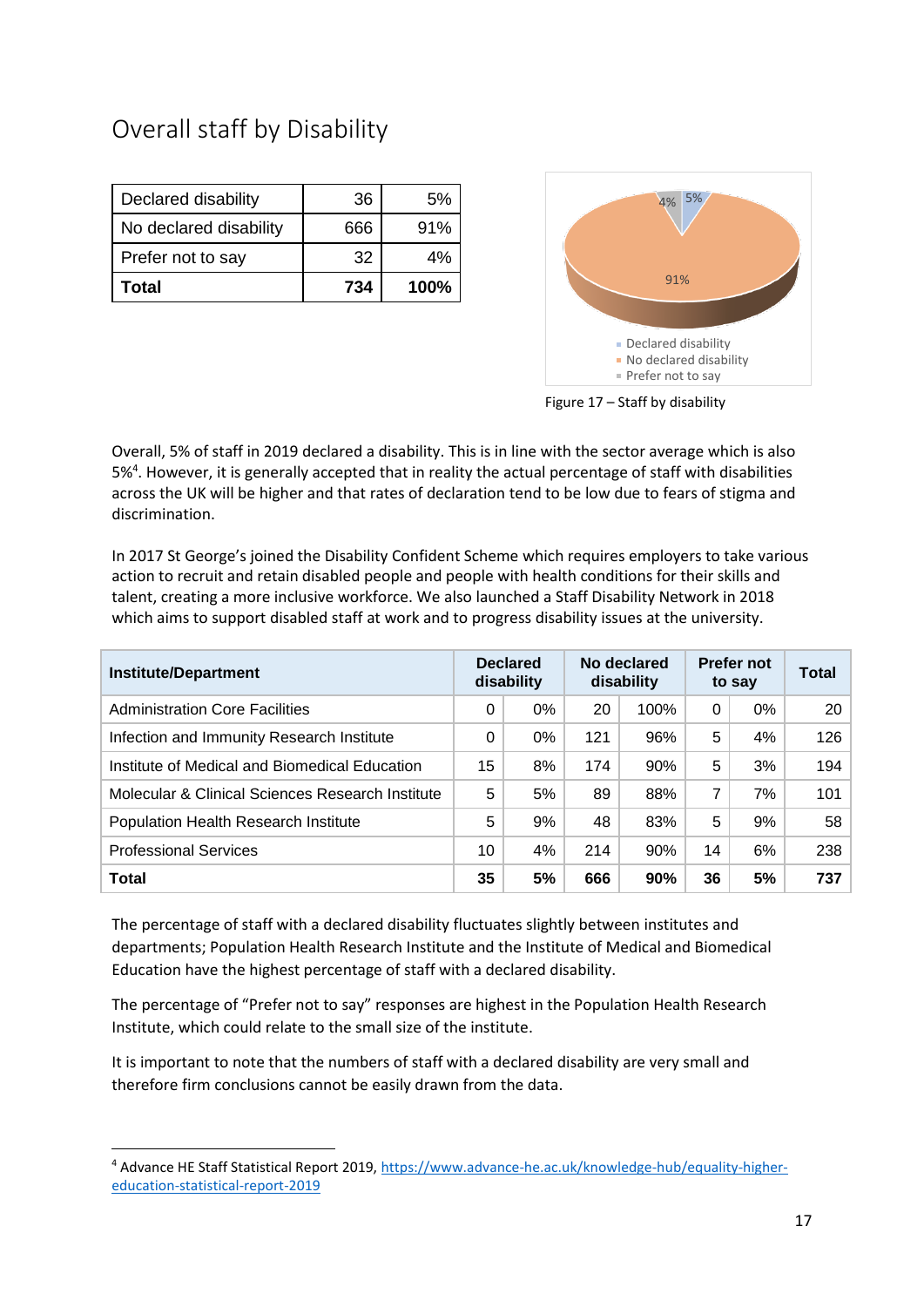

Figure 18 – Staff by institute or department and disability



Figure 19 – Staff by clinical status and disability

The proportion of staff on a clinical contract with a declared disability is 10% lower than those without a declared disability. This difference is slightly smaller than the previous year.

| <b>Staff Role</b>                     |          | <b>Declared</b><br>disability |     | No declared<br>disability |          |       |     | Prefer not to<br>say | <b>Total</b> |
|---------------------------------------|----------|-------------------------------|-----|---------------------------|----------|-------|-----|----------------------|--------------|
| <b>Professional and Support Staff</b> | 18       | 5%                            | 354 | 90%                       | 21       | 5%    | 393 |                      |              |
| Teaching                              | 0        | $0\%$                         | 22  | 100%                      | 0        | 0%    | 22  |                      |              |
| Research                              | 7        | 7%                            | 90  | 88%                       | 5        | 5%    | 102 |                      |              |
| Lecturer                              | 5        | 8%                            | 57  | 92%                       | $\Omega$ | $0\%$ | 62  |                      |              |
| Senior Lecturer                       | 5        | 8%                            | 57  | 92%                       | 0        | 0%    | 62  |                      |              |
| Reader                                | $\Omega$ | $0\%$                         | 28  | 85%                       | 5        | 15%   | 33  |                      |              |
| Professor                             | $\Omega$ | $0\%$                         | 58  | 100%                      | 0        | 0%    | 58  |                      |              |
| Total                                 | 35       | 5%                            | 666 | 91%                       | 31       | 4%    | 732 |                      |              |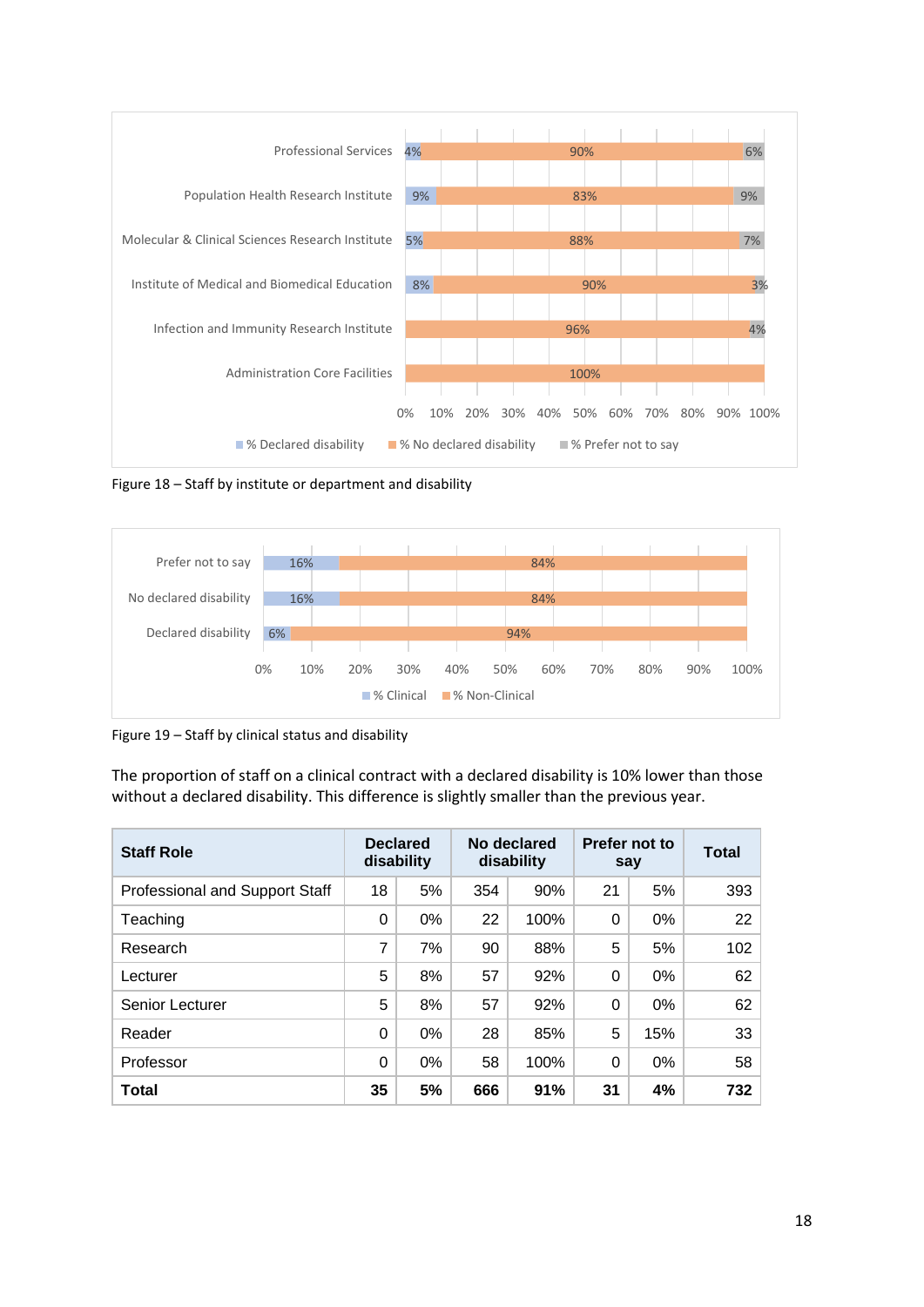

Figure 20 – Staff by staff role and disability

Staff with a declared disability are represented in Research, Lecturer and Senior Lecturer roles at rates slightly higher than the figure for the university as a whole (5%). Staff with a declared disability are also represented in Professional and Support Staff roles.

| Pay                 | <b>Declared</b><br>disability |    |     | No declared<br>disability | Prefer not to<br>say | <b>Total</b> |     |
|---------------------|-------------------------------|----|-----|---------------------------|----------------------|--------------|-----|
| <b>SGUL 1 - 3</b>   | 0                             | 0% | 22  | 81%                       | 5                    | 19%          | 27  |
| <b>SGUL 4 - 5</b>   | 15                            | 8% | 162 | 89%                       | 6                    | 3%           | 183 |
| SGUL $6 - 7$        | 12                            | 4% | 249 | 91%                       | 13                   | 5%           | 274 |
| SGUL <sub>8</sub>   | 5                             | 5% | 86  | 90%                       | 5                    | 5%           | 96  |
| <b>PSA</b>          | $\Omega$                      | 0% | 42  | 100%                      | $\Omega$             | 0%           | 42  |
| <b>Clinical Pay</b> | 0                             | 0% | 105 | 95%                       | 5                    | 5%           | 110 |
| Total               | 32                            | 4% | 666 | 92%                       | 29                   | 4%           | 727 |



Figure 21 – Staff by staff role and pay grade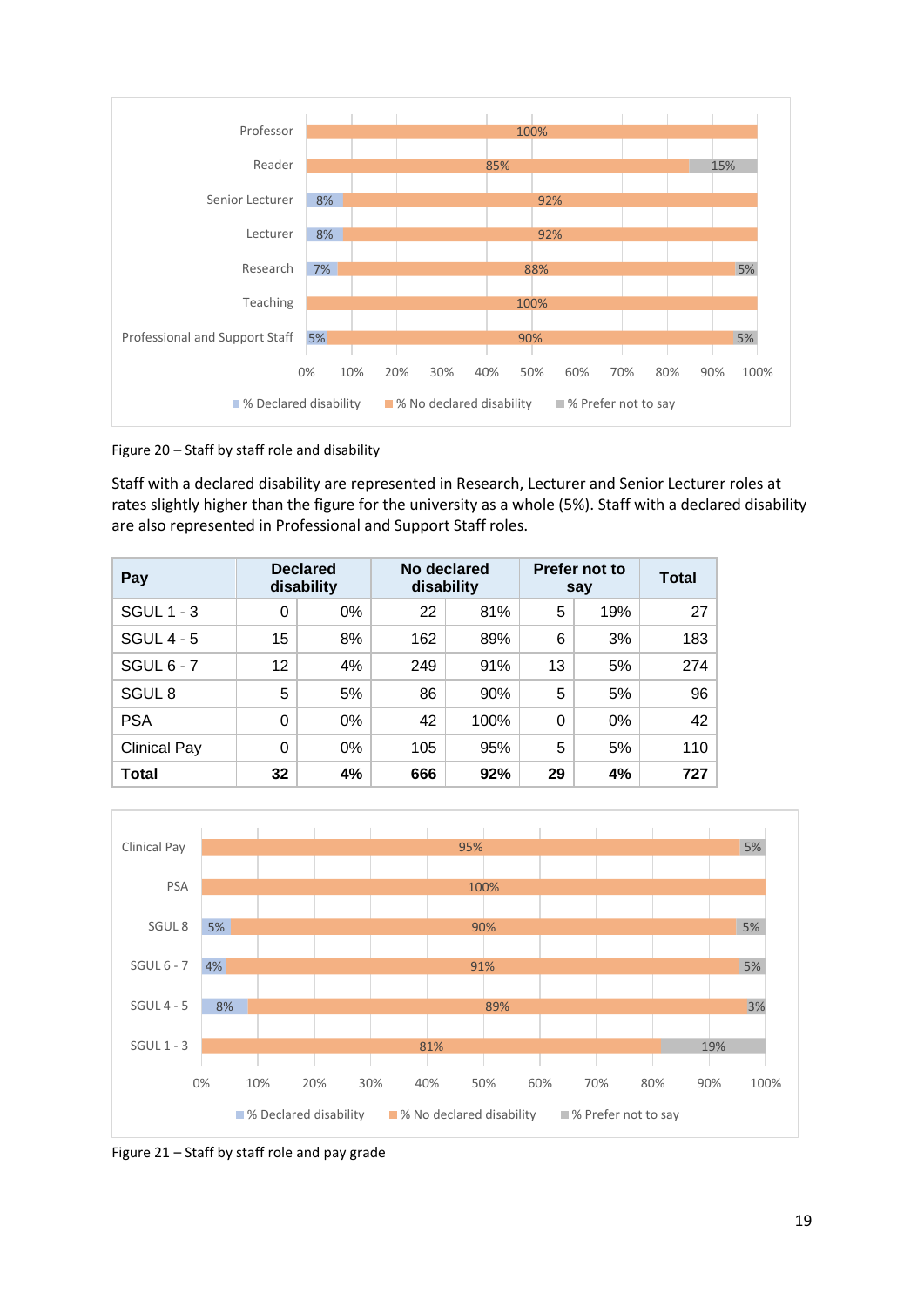Staff with a declared disability are represented across SGUL pay grades but at a higher rate in the lower bands 4 and 5. There is a good representation of staff with a declared disability at SGUL Grade 8 which is in line with the percentage of staff with a declared disability overall.

| <b>Disability</b>      | <b>Full Time</b> |     | <b>Part Time</b> | Total      |     |
|------------------------|------------------|-----|------------------|------------|-----|
| Declared disability    | 25               | 69% | 11               | 31%        | 36  |
| No declared disability | 506              | 76% | 160              | <b>24%</b> | 666 |
| Prefer not to say      | 28               | 88% | 5                | 13%        | 33  |
| Total                  | 559              | 76% | 176              | 24%        | 735 |

Staff with a declared disability are more likely to work part-time than those without a declared disability.

| <b>Disability</b>      | <b>Fixed Term</b> |            | <b>Permanent</b> | Total |     |
|------------------------|-------------------|------------|------------------|-------|-----|
| Declared disability    | 9                 | 25%        | 27               | 75%   | -36 |
| No declared disability | 186               | 28%        | 480              | 72%   | 666 |
| Prefer not to say      | 10                | 31%        | 22               | 69%   | -32 |
| Total                  | 205               | <b>28%</b> | 529              | 72%   | 734 |

Staff with and without a declared disability are relatively equally likely to be on fixed term contracts, with those without a disability being slightly more likely, but by only 3%.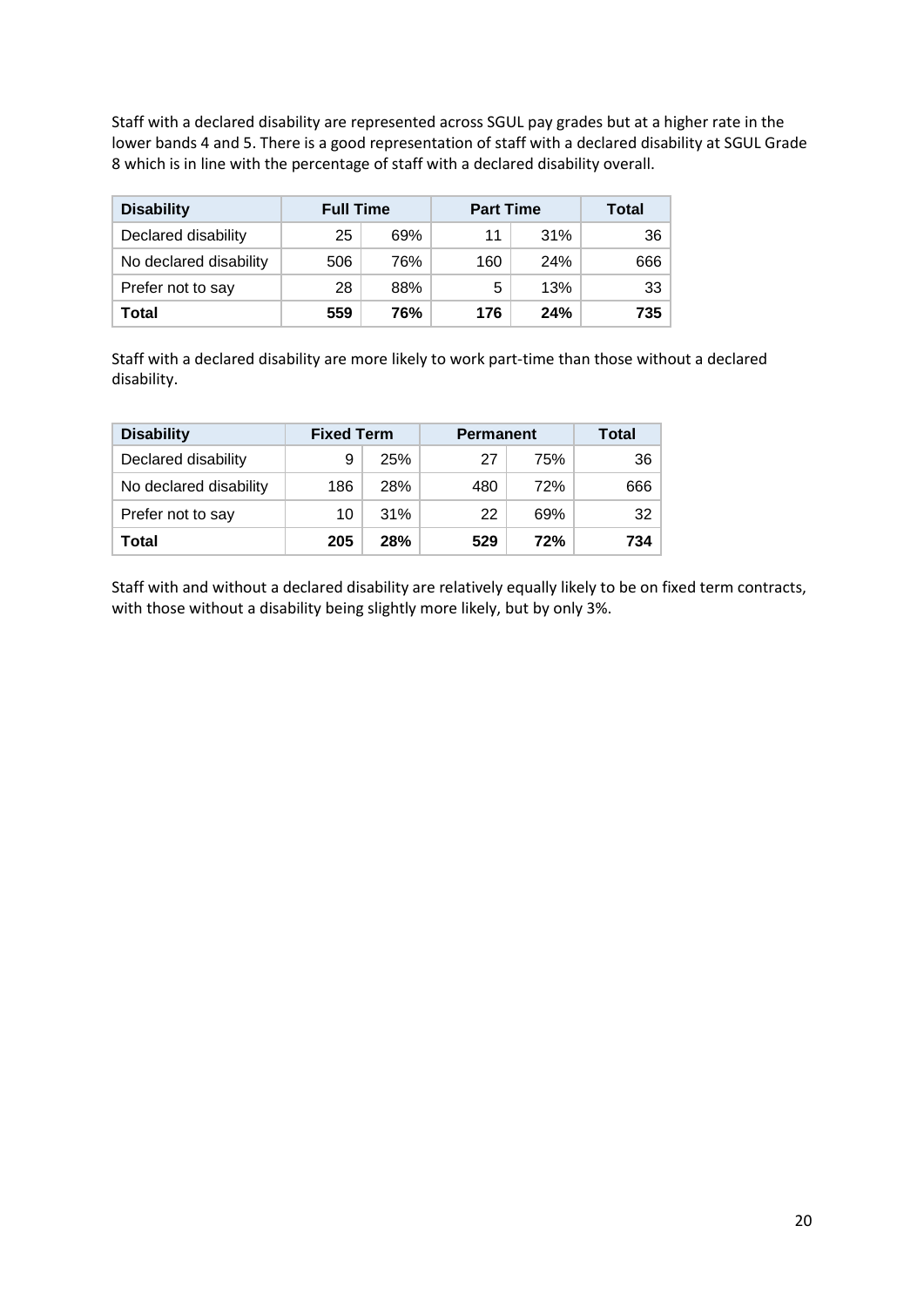### Overall staff by Age Group

| Under 25     | 16  | 2%   |
|--------------|-----|------|
| $25 - 35$    | 204 | 28%  |
| $36 - 45$    | 195 | 27%  |
| $46 - 55$    | 171 | 23%  |
| $56 - 65$    | 124 | 17%  |
| $66 +$       | 24  | 3%   |
| <b>Total</b> | 734 | 100% |



Figure 22 – Staff by age group

The majority of our staff are between the ages 25–55 however we do have a significant percentage of staff aged 56-65. The age group with the highest representation is age 25 – 35. At age 66 and above we have significantly less staff, this is likely due to retirement.

The number of staff aged under 25 has increased significantly since the previous year in which it was only 5.

| <b>Institute/Department</b>                                           |          | Under 25 |     | $25 - 35$ |     | $36 - 45$ |                | $46 - 55$ |     | $56 - 65$ |             | $66 +$ | Total |
|-----------------------------------------------------------------------|----------|----------|-----|-----------|-----|-----------|----------------|-----------|-----|-----------|-------------|--------|-------|
| <b>Administration Core Facilities</b>                                 | $\Omega$ | 0%       | 5   | 20%       | 7   | 28%       | $\overline{7}$ | 28%       | 6   | 24%       | $\mathbf 0$ | 0%     | 25    |
| Infection and Immunity<br>Research Institute                          | 6        | 5%       | 35  | 28%       | 29  | 23%       | 28             | 22%       | 22  | 18%       | 5           | 4%     | 125   |
| Institute of Medical and<br><b>Biomedical Education</b>               | $\Omega$ | 0%       | 50  | 26%       | 49  | 26%       | 49             | 26%       | 36  | 19%       | 6           | 3%     | 190   |
| <b>Molecular &amp; Clinical Sciences</b><br><b>Research Institute</b> | 5        | 5%       | 27  | 26%       | 30  | 29%       | 18             | 17%       | 18  | 17%       | 5           | 5%     | 103   |
| Population Health Research<br>Institute                               | $\Omega$ | 0%       | 12  | 21%       | 16  | 29%       | 14             | 25%       | 10  | 18%       | 5           | 7%     | 57    |
| <b>Professional Services</b>                                          | 5        | 2%       | 77  | 32%       | 64  | 27%       | 55             | 23%       | 32  | 13%       | 5           | 2%     | 238   |
| <b>Total</b>                                                          | 16       | 2%       | 206 | 28%       | 195 | 27%       | 171            | 24%       | 124 | 17%       | 16          | 2%     | 728   |

The distribution of staff by age is relatively consistent across institutes and departments with slight differences; Administration and Core Facilities has a higher percentage of staff aged over 45 than other areas whilst Molecular and Clinical Sciences Research Institute has a high percentage of staff aged under 46.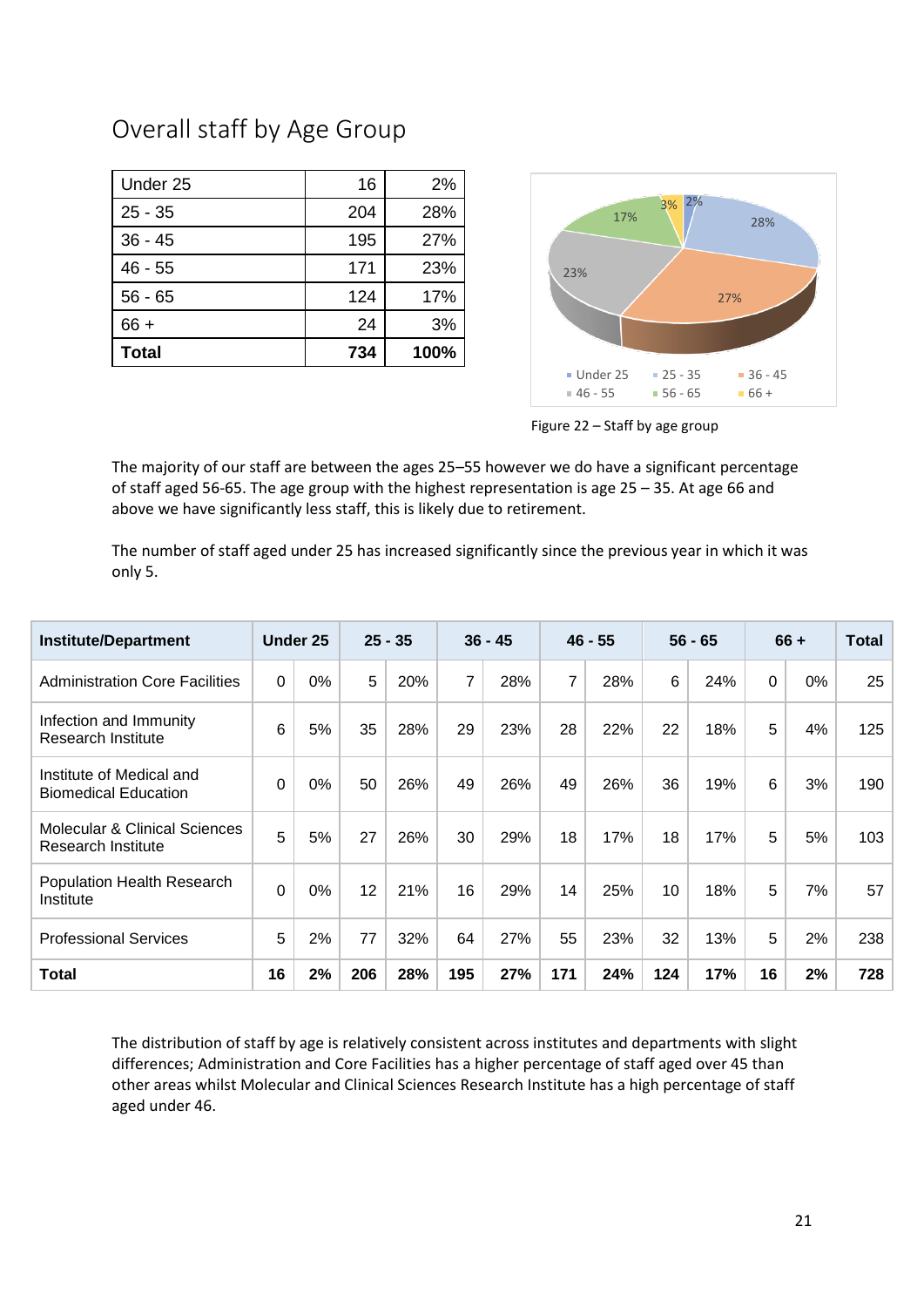

Figure 23 – Staff by institute and department and age group



Figure 24 – Staff by age and clinical status

The proportion of staff on clinical contracts increases as the staff age group increases. This is to be expected in relation to academic career progression.

| <b>Staff Role</b>                        |    | <b>Under 25</b> |          | $25 - 35$ | $36 - 45$ |     |          | $46 - 55$ |     | $56 - 65$ |          | $66 +$ | <b>Total</b> |
|------------------------------------------|----|-----------------|----------|-----------|-----------|-----|----------|-----------|-----|-----------|----------|--------|--------------|
| Professional and<br><b>Support Staff</b> | 12 | 3%              | 124      | 32%       | 106       | 27% | 82       | 21%       | 61  | 16%       | 8        | 2%     | 393          |
| Teaching                                 | 0  | 0%              | 9        | 38%       | 5         | 21% | $\Omega$ | 0%        | 5   | 21%       | 5        | 21%    | 24           |
| Research                                 | 5  | 5%              | 48       | 47%       | 32        | 31% | 10       | 10%       | 7   | 7%        | $\Omega$ | 0%     | 102          |
| Lecturer                                 | 0  | 0%              | 20       | 33%       | 25        | 42% | 10       | 17%       | 5   | 8%        | $\Omega$ | 0%     | 60           |
| Senior Lecturer                          | 0  | $0\%$           | 5        | 8%        | 22        | 34% | 25       | 39%       | 12  | 19%       | $\Omega$ | 0%     | 64           |
| Reader                                   | 0  | 0%              | 0        | 0%        | 5         | 15% | 17       | 52%       | 11  | 33%       | $\Omega$ | 0%     | 33           |
| Professor                                | 0  | 0%              | $\Omega$ | 0%        | $\Omega$  | 0%  | 26       | 43%       | 24  | 40%       | 10       | 17%    | 60           |
| <b>Total</b>                             | 16 | 2%              | 204      | 28%       | 195       | 27% | 171      | 24%       | 124 | 17%       | 17       | 2%     | 727          |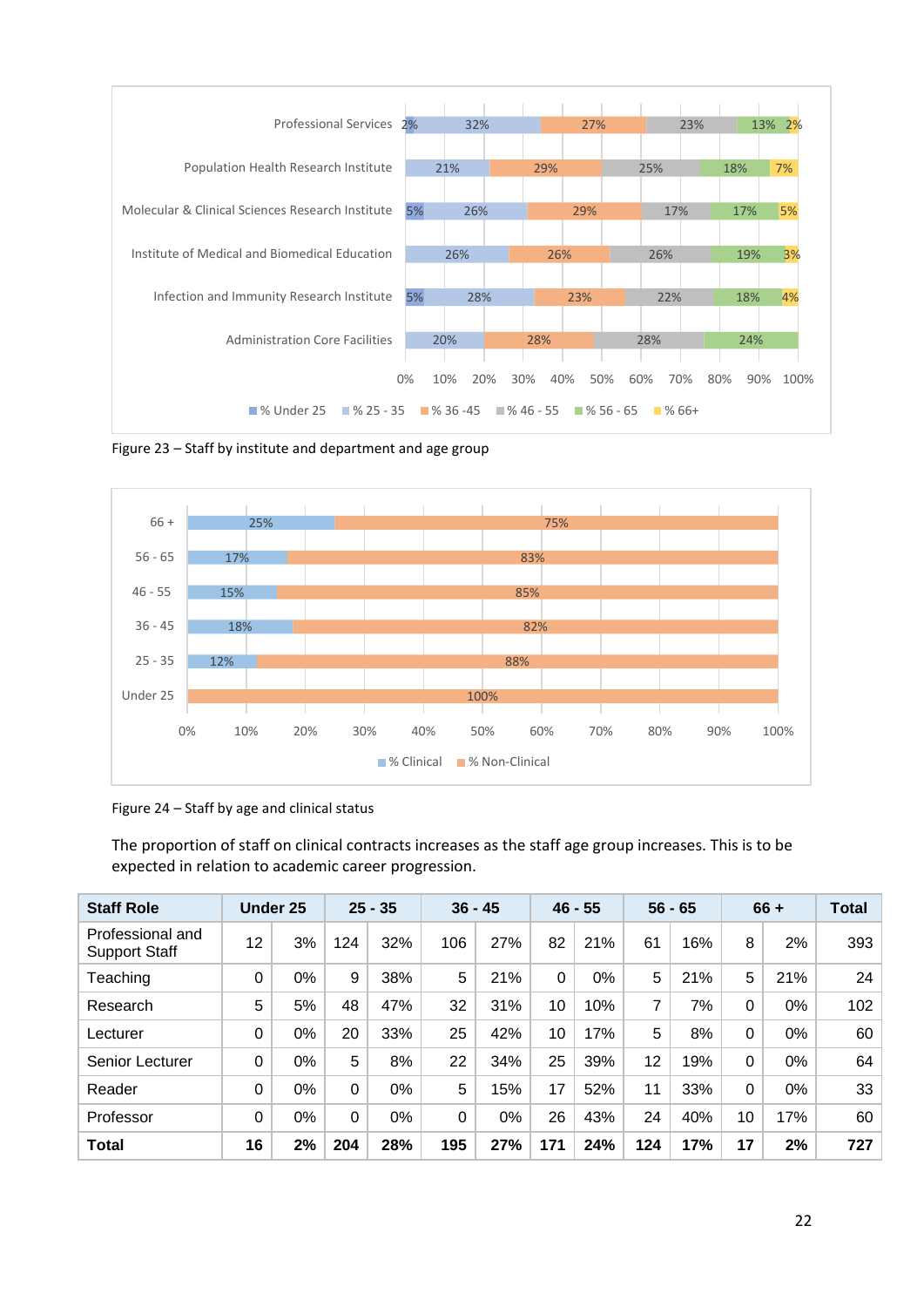

Figure 25 – Staff by staff role and age group

Staff in age groups 25-35 are represented highly in the less senior academic roles such as Teacher, Researcher and Lecturer. Staff in Professor and Reader roles are in more likely to be in age groups 46-55 than other staff roles. This trend is arguably unsurprising due to the nature of the academic career pathway in which staff progress as they gain experience over time. Professional and Support Staff are the most diverse in terms of staff age. This is because this staff role group includes a range of seniority.

| <b>Staff Role</b>   |    | Under 25 |     | $25 - 35$ |     | $36 - 45$ |     | $46 - 55$ |     | $56 - 65$ |    | $66 +$ | <b>Total</b> |
|---------------------|----|----------|-----|-----------|-----|-----------|-----|-----------|-----|-----------|----|--------|--------------|
| <b>SGUL 1 - 3</b>   | 5  | 17%      | 7   | 24%       | 7   | 24%       | 5   | 17%       | 5   | 17%       | 0  | 0%     | 29           |
| <b>SGUL 4 - 5</b>   | 12 | 7%       | 71  | 39%       | 40  | 22%       | 24  | 13%       | 32  | 17%       | 5  | 3%     | 184          |
| <b>SGUL 6 - 7</b>   | 0  | 0%       | 95  | 35%       | 86  | 31%       | 58  | 21%       | 30  | 11%       | 5  | 2%     | 274          |
| SGUL <sub>8</sub>   | 0  | 0%       | 7   | 7%        | 22  | 23%       | 39  | 41%       | 22  | 23%       | 5  | 5%     | 95           |
| <b>PSA</b>          | 0  | 0%       | 0   | 0%        | 5   | 11%       | 20  | 44%       | 15  | 33%       | 5  | 11%    | 45           |
| <b>Clinical Pay</b> | 0  | 0%       | 24  | 21%       | 35  | 31%       | 26  | 23%       | 21  | 19%       | 6  | 5%     | 112          |
| <b>Total</b>        | 17 | 2%       | 204 | 28%       | 195 | 26%       | 172 | 23%       | 125 | 17%       | 26 | 4%     | 739          |



Figure 26 – Staff by pay grade and age group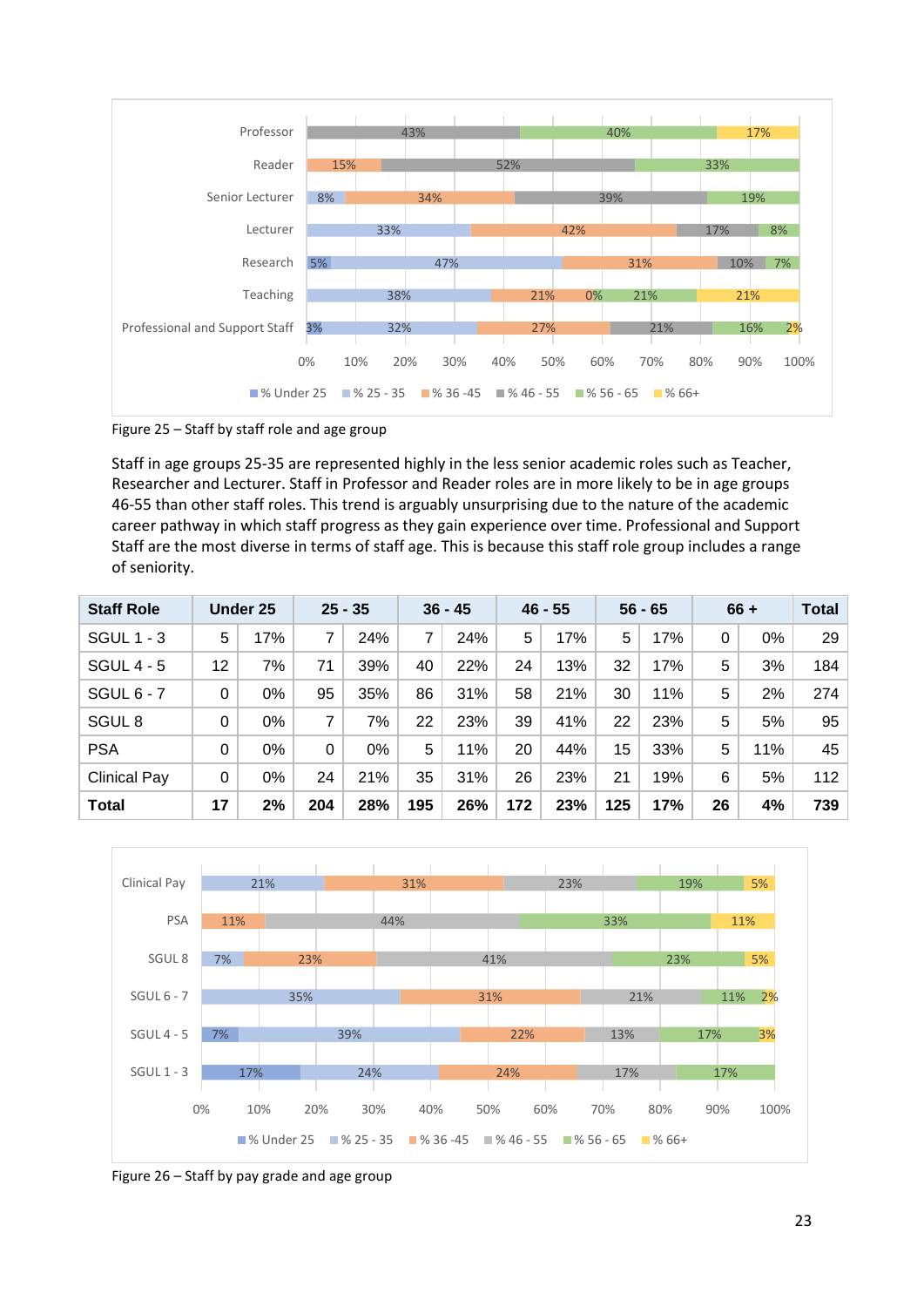The data on staff by grade and age group indicates that members of staff aged 25 -45 are represented well across most grades, however less so at senior grade 8 and PSA levels. In these higher grades the majority of staff are aged over 46. Again, this reflects the expected level of progression as staff gain experience the more years they are in employment. Staff on clinical pay are reasonably diverse in terms of age group.

| Age       | <b>Full Time</b> | <b>Part Time</b> | Total |     |     |
|-----------|------------------|------------------|-------|-----|-----|
| Under 25  | 15               | 100%             | 0     | 0%  | 15  |
| $25 - 35$ | 175              | 86%              | 29    | 14% | 204 |
| $36 - 45$ | 139              | 71%              | 56    | 29% | 195 |
| $46 - 55$ | 138              | 81%              | 33    | 19% | 171 |
| $56 - 65$ | 83               | 67%              | 41    | 33% | 124 |
| $66 +$    | 9                | 38%              | 15    | 63% | 24  |
| Total     | 559              | 76%              | 174   | 24% | 733 |

The percentage of staff working part-time increases as the age group increases; for staff aged 66 and over, the majority work part-time. This could largely be due to staff returning to work part-time after taking partial retirement.

| Age          | <b>Fixed Term</b> | <b>Permanent</b> | Total |     |     |
|--------------|-------------------|------------------|-------|-----|-----|
| Under 25     | 12                | 75%              | 5     | 25% | 17  |
| $25 - 35$    | 81                | 40%              | 123   | 60% | 204 |
| $36 - 45$    | 67                | 34%              | 128   | 66% | 195 |
| $46 - 55$    | 22                | 13%              | 149   | 87% | 171 |
| $56 - 65$    | 18                | 15%              | 106   | 85% | 124 |
| $66 +$       | 5                 | 21%              | 19    | 79% | 24  |
| <b>Total</b> | 205               | 28%              | 529   | 72% | 735 |

The percentage of staff on fixed-term contracts is very high for staff aged under 25 at 75%, however this is less than the previous year in which it was 100%. It is worth noting that these are small numbers in this age bracket.

A significant proportion of our staff aged 25 – 35 are on fixed-term contracts, this percentage decreases slightly for staff aged 36-45. The percentages of staff on fixed term contracts falls significantly at age 46. These trends may reflect academic career progression as more senior academic roles tend to be permanent whilst more junior ones tend to be fixed term.

The percentage of staff on fixed term contracts increases again however for staff aged above 66. This is likely due to staff returning to part-time, fixed term roles after taking partial retirement.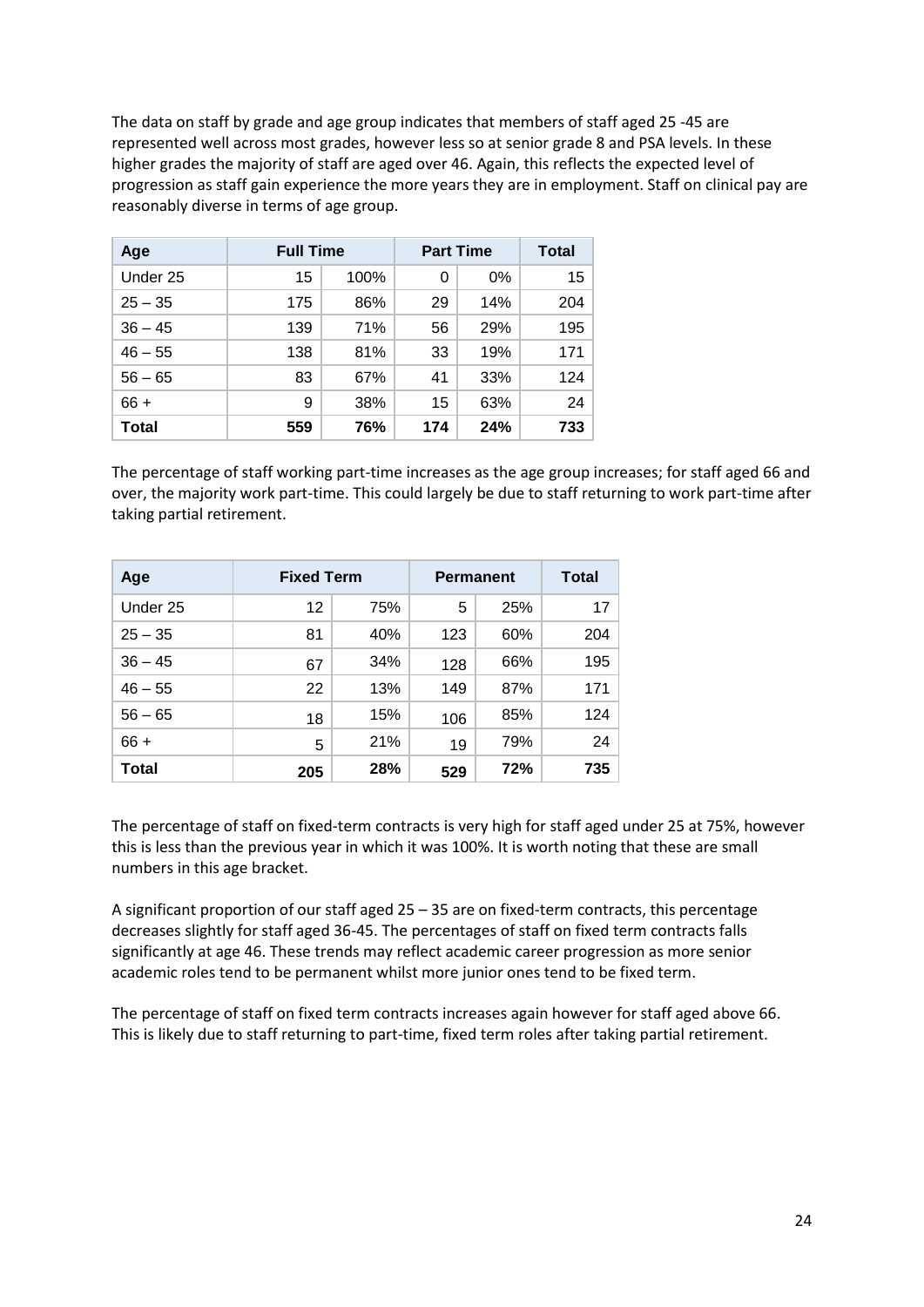# Overall staff by Sexual Orientation

| <b>Bisexual</b>     |     | $1\%$ |
|---------------------|-----|-------|
| Gay Woman / Lesbian |     | 1%    |
| Gay Man             | 14  | 2%    |
| Heterosexual        | 468 | 64%   |
| Other               | 6   | 1%    |
| Prefer not to say   | 232 | 32%   |
| Total               | 734 | 100%  |



Figure 27 – Staff by sexual orientation

The data shows a low percentage of staff who identify as lesbian, gay and bisexual. There is however a large proportion of staff who choose to select "Prefer not to say" which indicates a number of staff who do not wish to share this information and may feel uncomfortable about doing so.

Further breakdowns for staff by sexual orientation are not given due to small numbers.